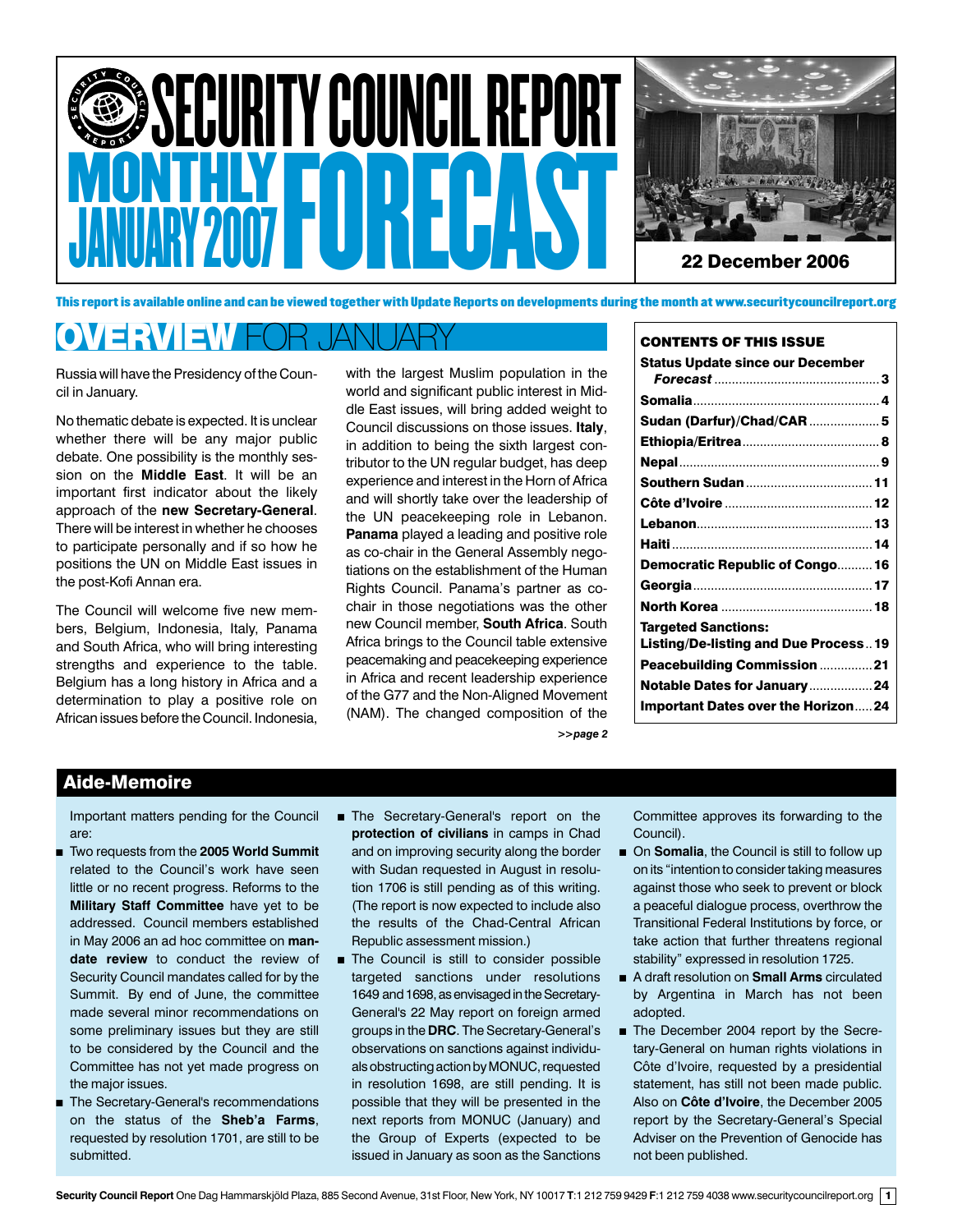# OVERVIEW FOR JANUARY (continued)

Council means that NAM membership rises from four to seven (sufficient to block adoption of a resolution). EU membership remains constant at five.

Readers will notice some adjustments in this, our first *Monthly Forecast* for 2007. In the light of helpful feedback and suggestions this *Forecast* looks further ahead than the current month and previews three major issues coming up in February and March:

- renewal of the **MONUC mandate in the DRC** in February;
- renewal of the **MINUSTAH mandate in Haiti** in February; and
- an expected in-depth focus on **Lebanon**  in March.

In response to requests for more in-depth analytical material, this *Forecast* contains items on:

- the Council decisions on **listing and delisting of individuals subject to targeted sanctions**—and **the implications for due process**; and
- The **Peacebuilding Commission and its relationship with the Security Council.**

**Somalia** is the lead item. The situation there seems to be worsening daily and the risks of wider regional conflict remain grave. The door may be still open for peace talks between the Transitional Federal Government and the Union of Islamic Courts, thanks to diplomacy by the EU and some regional neighbours. Our brief discusses various options for the Council to help promote a peace agreement. However, whether there are any such opportunities will depend on whether the current fighting extends into prolonged warfare. In any event, it does seem that resolution 1725 adopted in December may prove as ill fated as the Council's 1993 attempt to assert authority in Somalia in resolution 837, which in effect plunged the peacekeeping force into a war with General Aideed.

**Darfur and the adjacent region** seem to be at a critical turning point. Last ditch efforts were made in December by Kofi Annan, the US and the Council to find a way to get Khartoum to give meaningful consent to the details of the "hybrid" AU-UN operation. If such consent is forthcoming, efforts in January will focus on implementation, including the heavy lifting within the UN system to guarantee the funding. Under this scenario a more positive outlook for Darfur may be in the cards. The alternative is a bleak one, both for the people of Darfur and the leadership in Khartoum. Sanctions will be back on the agenda along, no doubt, with other forms of multilateral and even unilateral action.

Although the mandate for **UNMIS** in **Southern Sudan** does not expire until April, in view if the fact that the Council seems close to reaching a make or break point with Sudan over Darfur, we have provided in this issue a brief covering recent developments in Southern Sudan.

The Council also seems poised to take decisions regarding a deployment in **Chad** and the **Central African Republic**. This is also intensely disliked by Khartoum, but how the details play out may depend on whether Sudan is cooperative over Darfur. How the operations are structured and the extent of the even-handedness as between the governments in N'djamena and Bangui on the one hand and the Khartoum leaning rebels on the other, remain open issues in the Council at present. Clearly there are concerns in the Secretariat about the risks of being perceived to be taking sides in these civil conflicts.

The border dispute between **Ethiopia/ Eritrea** continues to simmer. Neither the Council nor the Secretary-General sees the continued deployment of a peacekeeping force as adding value in terms of its original mandate given the positions taken by the two parties. However, because of the tensions arising from developments in Somalia and the wider risks of conflict in the region involving both countries, it seems that UNMEE will get a reprieve and will continue in some form—probably reconfigured to reduce risks for the UN personnel.

A major new development is the inclusion of **Nepal** in the Council's work programme and approval of a multi-faceted UN mission is expected. There are sensitive issues in the background. Nepal has asked for military expertise to be included (but in a non-transparent way) and for a mandate that would normally in UN practice be undertaken by a mission with uniformed military personnel (but for it not to be called a "peacekeeping operation"). These requests will require some flexibility in terms of normal UN categorisation. It seems that the operation will be called a "political mission", but normally such missions are established under the Secretary-General's

good-offices authority and funded under the regular budget. In this case, however, there seems to be a sufficient security element to the proposed mandate for it to be a Security Council mandate and funded under the peacekeeping scale of assessments. However these and other sensitive issues, such as accountability for past war crimes and human rights abuses, are yet to be discussed in detail.

The Council is not expected to take any action on **Georgia**, although anything it can do to nudge the parties to restart political dialogue, in the light of the expected report and briefing from the Special Representative, would be welcomed. It will be interesting to see whether the issue can be discussed on its own merits or whether the looming discussion on Kosovo—now expected in March—will overshadow the situation. It may be that a fresh start on the various issues confronting Georgia will only be possible once some of the current uncertainty over the future of Kosovo is behind the Council.

**North Korea** and Iran have been major issues on the Council agenda in 2006 and we have covered both in detail in *Forecasts*  and *Updates*. At press time the Council was poised to adopt a draft resolution imposing sanctions on Iran. The draft has much in common with resolution 1718 adopted in October imposing sanctions on North Korea and was previewed in detail in our *Update Report* of 15 December. We have included in this *Forecast* an overview of developments since October regarding North Korea, the work of the Sanctions Committee and the re-launching in Beijing of the six-nation talks. Looking ahead, we see a quiet period in the Council on this issue provided all continues to go well with the six-nation talks. But it is too soon to make a similar assessment regarding Iran. Much now depends on Tehran's reaction to the resolution and whether a way is found to engage in negotiations. But, based on the recent statements from Iran and news reports of possible deployment of contingency naval forces to the region, we expect we will be covering the issue again soon. The next deadline for compliance is in late February.

**Côte d'Ivoire** is on the agenda for January for somewhat unexpected procedural reasons, as well as a deterioration of the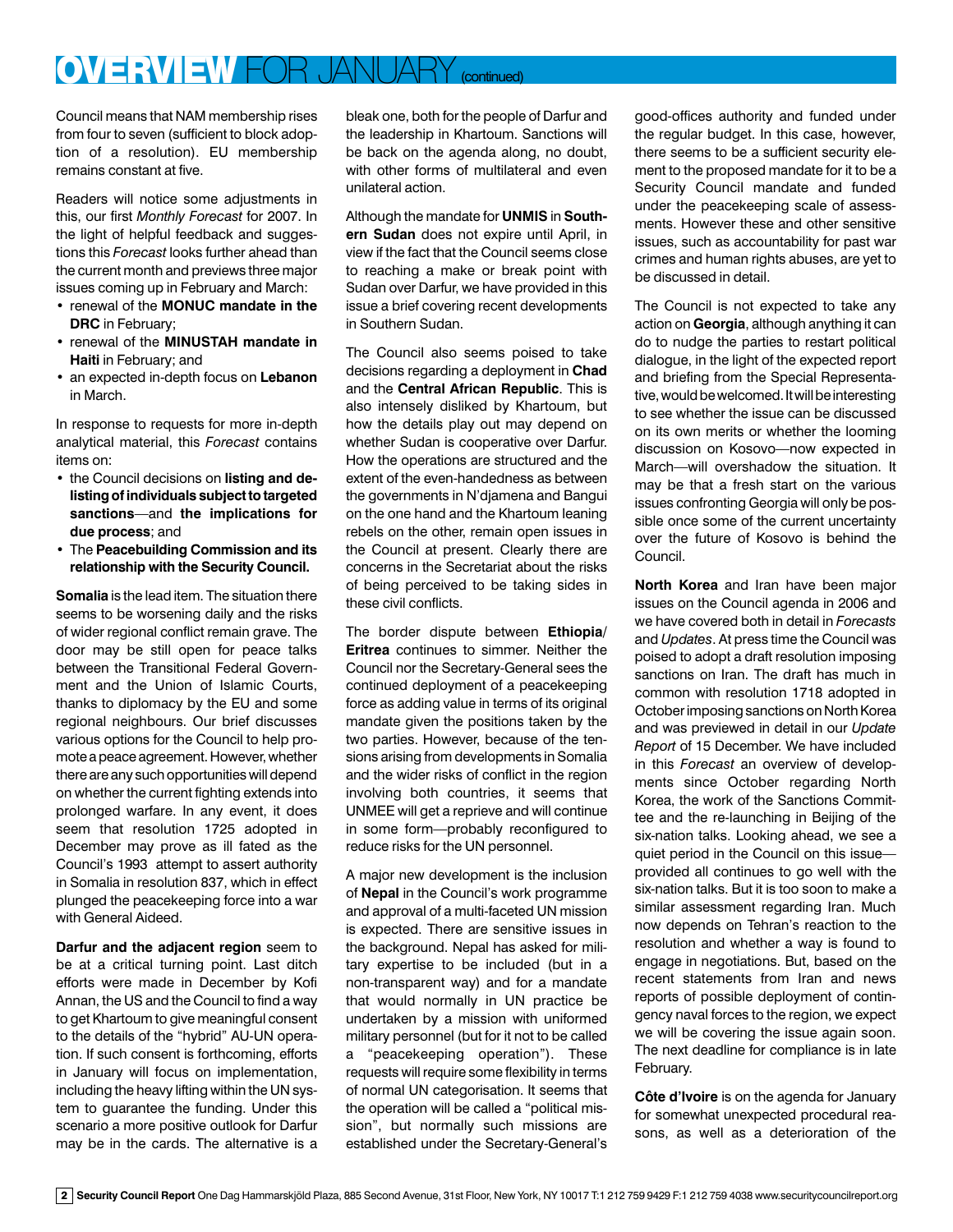situation on the ground. It seems that the US blocked the renewal of the UNOCI mandate in December (now deferred till January) because they were unable to secure in sufficient time the necessary domestic approvals. However, it is actually timely to

have a focus for a further in-depth look at Côte d'Ivoire again early in the New Year. Recent announcements by President Gbagbo seem to reinforce his persistent trend away from the internationally agreed roadmap.

# MONTHLY **FORECAST SECURITY COUNCIL REPORT**

# Status Update since our December *Forecast*

Recent developments on the situations covered in our December *Forecast* are covered in the relevant briefs in this issue. However, other interesting Council developments in December included:

- **Iran:** A resolution imposing sanctions on Iran was poised for adoption as this issue went to press. The resolution establishes a Sanctions Committee and imposes an embargo on trade in "proliferation-sensitive" items. Targeted asset freezes are also included, but not a travel ban.
- **Uganda:** The Secretary-General appointed Joaquim Chissano, the former president of Mozambique, as his Special Envoy for LRA-affected areas (S/2006/930).
- **Middle East:** The Council issued a press statement on 6 December welcoming the Gaza ceasefire and calling for an end to all aspects of terrorism and violence (SC/8889). On 12 December, the Secretary-General participated in a Council debate on the Israeli/Palestinian peace process (S/2006/ 956). A presidential statement reaffirmed the Council's commitment to a two-state solution (S/PRST/2006/51).
- Great Lakes Region: On 20 December, the Council held a debate on the Great Lakes and issued a presidential statement welcoming the decision to establish a regional secretariat in Burundi and cooperate on the region's security, stability and development. The Council also renewed Special Representative Ibrahima Fall's mandate for a final period of three months (S/PRST/2006/57).
- n **Protection of Journalists:** The Council action on the protection of journalists in armed conflict was close to adoption as this issue went to press. Initiated by France and Greece, the initiative does not create new obligations but refers to previously agreed language on the protection of civilians in armed conflict as in resolutions 1674 (on protection of civilians) and 1502 (on protection of humanitarian personnel), with a special emphasis on journalists.
- **International Criminal Tribunals: On 15** December the Council was briefed by the ICTY and ICTR on their respective completion strategies (S/2006/898 and S/2006/951). Representatives of both tribunals stressed

the importance of avoiding impunity of indictees (SC/8906).

- **E Kosovo:** UNMIK Head of Mission and Special Representative for Kosovo, Joachim Rücker, briefed the Council on 13 December. He emphasised the Secretary-General's view (S/2006/906) that maintaining momentum on the status process is essential (SC/8900). It is expected that the Council will focus on Kosovo in March. Rücker said any further delay could fuel instability.
- **Sanctions:** In resolution 1732 on 21 December the Council received the report of its Working Group on Sanctions and terminated the Group's mandate.
- **E** Counter-Terrorism: The comprehensive review of the Counter-Terrorism Executive Directorate was discussed in the Council on 20 December (S/2006/989). The Council reiterated its commitment to combat all forms of terrorism and stressed the importance of enhanced cooperation among the 1267, CTC and 1540 Committees, all of which deal with counter-terrorism issues, and the need to avoid duplication, especially in their requests to member states (S/PRST/2006/56).
- Protection of Civilians in Armed Conflict: The Council issued a press statement after the open debate on 4 December emphasising the Council's commitment to translating the terms of resolution 1674 into concrete action (SC/8885).
- **n** Afghanistan: On 7 December Ambassador Kenzo Oshima of Japan briefed the Council on the Council visiting mission to Afghanistan. The mission's report (S/2006/935) highlighted the fragility of the country's institutions and the challenges posed by the insurgency and the illicit narcotics trade. The report underlined the importance of moving forward with implementation of the Afghanistan Compact (SC/8891).
- $\blacksquare$  **Iraq:** On 11 December the Council was briefed by the Special Representative for Iraq, Ashraf Qazi, and the US, representing the MNF. The Council issued a press statement welcoming an international conference on Iraq (SC/8895). On Kuwaiti missing persons/property the Secretary-General's report (S/2006/948) was recognised by the Council in a press

statement (SC/8899). Finally, the Council also considered the UNMOVIC report (S/2006/912) on 5 December with no discernable change in approach. The Secretary-General reminded the Council of the need to review the UNMOVIC mandate (S/2006/987).

- **Eliberia:** Resolution 1731 renewed the Liberian diamond sanctions for six months (with a promise of review after four months) and the travel sanctions and arms embargo for a year.
- **n** Golan Heights: The UNDOF mandate was extended to 30 June 2007 by resolution 1729. The Secretary-General's UNDOF report stated that continuing tension in the region required a comprehensive approach covering all aspects of the Middle East problem (S/2006/938). A presidential statement followed supporting the Secretary-General's view (S/PRST/2006/54).
- **cyprus:** UNFICYP's mandate was extended to 15 June 2007 by resolution 1728. The Secretary-General reported that the Special Envoy for Cyprus has continued to try and build trust between the two communities and mentioned the possibility of appointing a mediator to the country in the near future (S/2006/931).
- **n** Sierra Leone: On 22 December, the Council adopted resolution 1733 extending UNIOSIL's mandate for twelve months, as recommended by the Secretary-General in his latest report (S/2006/922).
- **Burundi:** On 21 December, the Council held consultations on Burundi prior to ONUB's mandate expiry at the end of the month. A new UN Integrated Office in Burundi (BINUB) will continue peace consolidation activities and will coordinate the UN's activity in the country.
- Guinea Bissau: The UNOGBIS mandate was renewed for one year in an exchange of letters between the Secretary-General and the Security Council until 31 December 2007 (S/2006/974 and 975).
- **n** Annual Report: The Security Council adopted its annual report to the General Assembly (A/61/2) on 6 December (S/2006/942).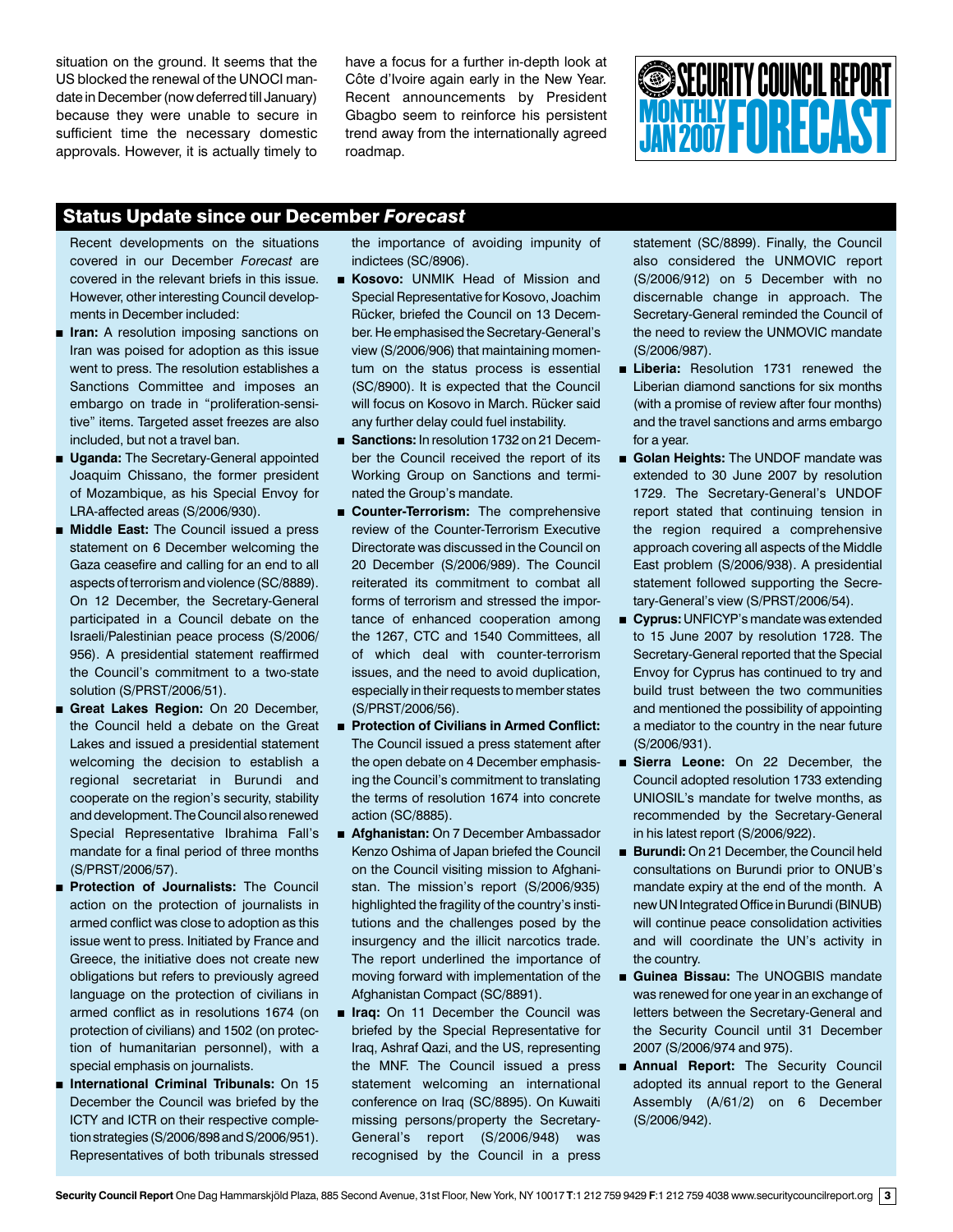# Somalia

#### **Expected Council Action**

The Secretary-General's report under resolution 1725 is due on 6 January. It will be the first on a major crisis situation by the new Secretary-General and it will be an interesting test of his approach, particularly since the Council in December rejected the advice of his predecessor and his special representative and went ahead with approval for an Intergovernmental Authority on Development (IGAD) military mission in Somalia (IGASOM) in resolution 1725.

It seems that prospects for IGASOM's deployment have not improved since the adoption of resolution 1725. The security situation has continued to deteriorate with heavy fighting now reported around Baidoa.

Observers seem divided, with many believing that, far from helping, resolution 1725 actually contributed to the intensification of the crisis. Others seem to believe that it may have helped stimulate regional players and EU mediators to intensify efforts towards peace negotiations.

At time of writing, the intensification of the fighting perhaps indicated that options for negotiation were disappearing. Some will certainly have in mind options for boosting the Khartoum peace process. Other Council members may want to revert to the Council's intention to consider "ways to strengthen [the arms embargo's] effectiveness, including through targeted measures" and "measures against those that seek to prevent or block a peaceful dialogue process, overthrow the Transitional Federal Institutions by force, or take action that further threatens regional stability".

Having condemned on 22 December the outbreak of fighting around Baidoa and urged a resumption of negotiations it is possible that the Council will adopt a wait-and-see posture in the immediate future (S/PRST/2006/59).

#### **Key Recent Developments**

Resolution 1725 was adopted by consensus despite widespread hesitation in the Council and recommendations to the contrary from the Secretary-General and the special representative, who cautioned against IGASOM's potentially destabilising impact. European members sought and achieved some amendments to the US draft to emphasise balance, restrict the mission's mandate, exclude participation by neighbouring states and encourage political dialogue.

The Union of Islamic courts (UIC) denounced the resolution as contributing to further instability. It said it would view any IGASOM deployment as a hostile foreign intervention, and denounced Ethiopian military support for the Transitional Federal Government (TFG).

Ethiopia and the US renewed their public criticism of the UIC for expansionism and harbouring extremists, including Al-Qaida operatives.

One welcome sign was the launch of various initiatives by regional neighbours and the EU to persuade the TFG and UIC to pull back from hostilities and return to negotiations without preconditions. While those efforts seemed to produce some initial success, with the commencement of open hostilities it is unclear whether the UIC and the TFG will resume talks.

An interesting development had been the signals emerging from the UIC, particularly during talks with IGAD and in letters sent to Council members in December, which may suggest some options for the future. The UIC expressed:

- **n** commitment to dialogue with the Transitional Federal Institutions (TFIs);
- $\blacksquare$  respect for the territorial integrity of neighbouring countries and the implementation of agreements reached in the context of the Khartoum peace talks;
- $\blacksquare$  interest in the deployment of international monitors to verify the presence of Ethiopian troops, whose withdrawal is a UIC precondition for talks with the TFG and with Ethiopia; and
- willingness to consider the deployment of an international mechanism to monitor the implementation of agreements reached with the TFG.

Some observers note nonetheless that the UIC is sending mixed signals, in particular with an increase in rhetoric questioning the legitimacy of the TFIs.

Internal UIC dynamics seem to be changing, perhaps in favour of more radical factions to the detriment of the more moderate wing of Sheikh Sharif Ahmed. Some observers suggest the adoption of resolution 1725 may have contributed to this.

Similarly, within the TFIs, the divide between the TFG and some members of the parliament—particularly the group led by Speaker Sharif Hassan Aden—is widening. Aden has reportedly recently engaged in further talks with UIC's Sheikh Sharif Ahmed under Yemeni auspices despite criticism from the Somali transitional government.

Given the new circumstances on the ground, IGASOM's deployment now seems highly unlikely. There are reports that Sudan and Uganda are reluctant to contribute troops in the present security environment. No European donors have stepped up to fund the mission. The focus appears to have shifted to securing troop contributions from the wider AU membership, such as Nigeria, but it seems less likely that arrangements for funding and troops will materialise in the short run.

#### **Options**

Options for the Council include:

- adopting a wait and see posture;
- **n** condemning the current hostilities and all external interference;
- edging towards greater support for dialogue (which may mean coming closer to language which accepts greater parity between both sides and perhaps the logic of an eventual sharing of power);
- signalling a willingness to support the deployment of international monitors if fighting subsides and dialogue resumes (perhaps as a way of addressing Ethiopia's concerns about UIC expansionism and opening the way to international monitoring of future agreements reached through the Khartoum process); and
- strengthening the arms embargo, perhaps through targeted sanctions

#### **Key Issues**

The key issue is whether security can be achieved in Somalia and the region through peace negotiations between the UIC and the TFG.

For some members, the answer to that seems to be no—and therefore the issue is how to contain the UIC and improve the TFG position. This would suggest more decisive support for a military option.

For others, the major issue is how to move towards a balanced approach and encourage both the TFG and the UIC to honour commitments on mutual recognition and power-sharing.

Another crucial issue is how best to contain external involvement, particularly the prospects of regional escalation including renewed war between Ethiopia and Eritrea, while also addressing Ethiopia's security concerns.

#### **Council Dynamics**

The negotiations on resolution 1725 highlighted the complex dynamics in the Council over Somalia.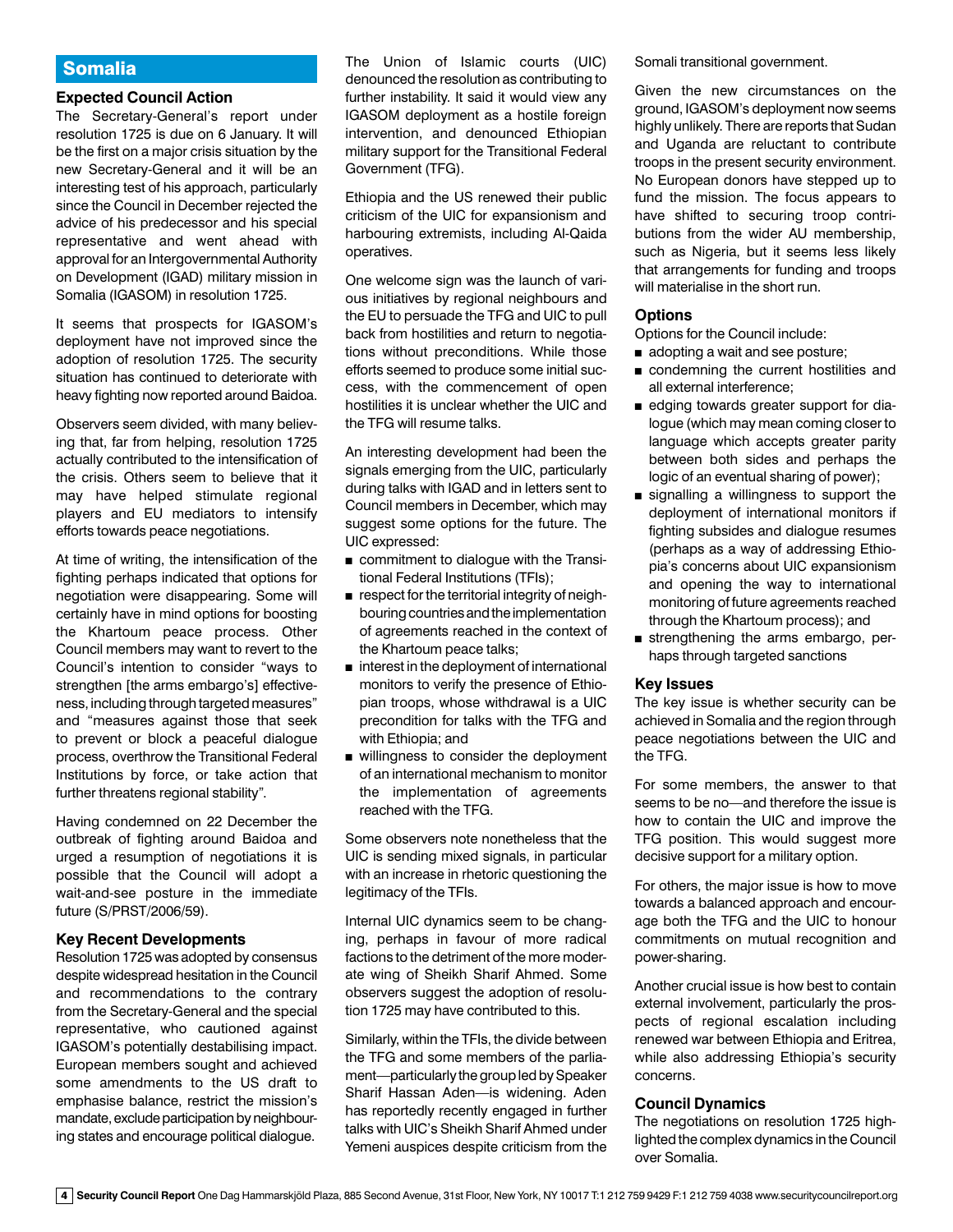The US and China (perhaps for somewhat different reasons) appear to have decided to lean decisively towards military support for the TFG and containment of the UIC.

African members seem to have supported the military option reluctantly, but largely because of a much earlier AU commitment to IGASOM (at a time when it was assumed it would be operating in a permissive environment).

Others, particularly European members, supported a more balanced approach that recognised the UIC as a practical reality and placed more emphasis on dialogue rather than the military option. Those members appear ready to explore strengthening the arms embargo.

There is wide but qualified sympathy for Ethiopia's concerns. This translates into reluctance to criticise its military support of the TFG, especially in the absence of some other viable policy to respond to the aggressive moves by the UIC.

It seems that all members are conscious of the need to avoid the worst-case scenarios of regional war or a dangerously protracted military standoff.

Concerns about the potentially destabilising impacts of a military option have grown in recent weeks. It is possible, especially as the dynamics in the Council change with the entry of five new members in January, that there will be voices seeking a more subtle shift towards addressing peace talks and the regional dimension.

There also seems to be a growing concern about the dangers of actions that:

- n only result in further radicalisation of the UIC and marginalisation of the moderates in Mogadishu; or
- give the UIC incentives to further consolidate its territorial grip.

There continue to be differences in the Council over the UIC's intentions and its role in an acceptable future scenario for Somalia—especially one that might involve UIC-TFG power-sharing. For some, the UIC is a radical, expansionist and destabilising force that must be contained. Others see a need to test the credibility of the UIC's pledges about recognising the TFG and entering dialogue, especially if that helps to reinforce the position of UIC moderates.

# **UN Documents**

#### **Selected Security Council Resolutions**

- S/RES/1725 (6 December 2006) authorised IGASOM.
- S/RES/1724 (29 November 2006) renewed the Monitoring Group's mandate.
- S/RES/733 (23 January 1992) imposed the arms embargo.

**Latest Secretary-General's Report** 

• S/2006/838 (23 October 2006)

**Latest Monitoring Group's Report** 

• S/2006/913 (21 November 2006)

#### **Other Relevant Facts**

**Special Representative of the Secretary-General** François Lonseny Fall (Guinea)

**Chairman of the Sanctions Committee** 

Nassir Abdulaziz Al-Nasser (Qatar)

For a full historical background, please see our January, September and December 2006 Monthly *Forecasts.*

# Sudan (Darfur)/Chad/CAR

#### **Expected Council Action**

In January, Council members will be looking for concrete evidence that Khartoum is following through on its signals that a new Council statement (adopted on 19 December) would unlock consent for the proposed hybrid AU-UN operation in Darfur. Agreement on key aspects, such as mandate and size, were still pending at press time. It seems inevitable that discussions will turn to sanctions if concrete progress is not achieved soon.

At press time, the Secretariat seemed poised to unveil its advice on a UN operation in Chad and the Central African Republic (CAR). It is unclear whether members will want to discuss this issue immediately, but action seems more likely in January.

#### **Key Recent Developments**

The situation in Darfur, Chad and CAR continued to deteriorate in December. There are now reports of refugees from Chad and the CAR in Cameroon. Clashes in Darfur reached alarming levels. Two soldiers from the AU Mission in the Sudan (AMIS) were abducted in early December. Rebels who signed the Darfur peace agreement now threaten to denounce it if the *Janjaweed* militias are not disarmed.

# MONTHLY **FORECAST** SECURITY COUNCIL REPORT JAN 2007

Prompted by the Secretary-General, the Human Rights Council held a special session on Darfur on 13-14 December. It passed a resolution expressing concern and decided to send a high-level mission. A report is expected by the Human Rights Council's fourth session, which will start on 12 March 2007.

On 30 November the AU Peace and Security Council (PSC) adopted a communiqué endorsing a hybrid operation in Darfur, renewing AMIS until 1 July and deciding that:

- a special representative will be jointly appointed by the AU and the UN;
- a force commander shall be appointed by the AU in consultation with the UN;
- **n** the UN will provide backstopping and command and control structures; and
- size will be determined after further consultations.

Sudan continued to prevaricate, questioning any UN role beyond technical, advisory and financial support. It also insisted that any troops deployed in Darfur be approved in advance by an AU-UN-Sudan tripartite commission.

A round of intensive diplomatic activity continues, with public hints from the US and the UK that sanctions could return to the agenda, and that other consequences would follow if Sudan does not allow the immediate implementation of the "lighter" assistance package and give consent in a written detailed agreement on the hybrid operation by the end of the year.

In mid-December, Khartoum seemed to signal to US envoy Andrew Natsios that it was ready to adopt the hybrid operation concept provided the Council first endorsed the results of the November AU consultations and the AU PSC communiqué.

The Council on 19 December adopted a presidential statement along the lines suggested by Khartoum and called for the Darfur support packages and hybrid operation to be implemented.

Against this background, Secretary-General Kofi Annan sent Ahmedou Ould-Abdallah of Mauritania to deliver a letter to Sudan outlining detailed elements of the phased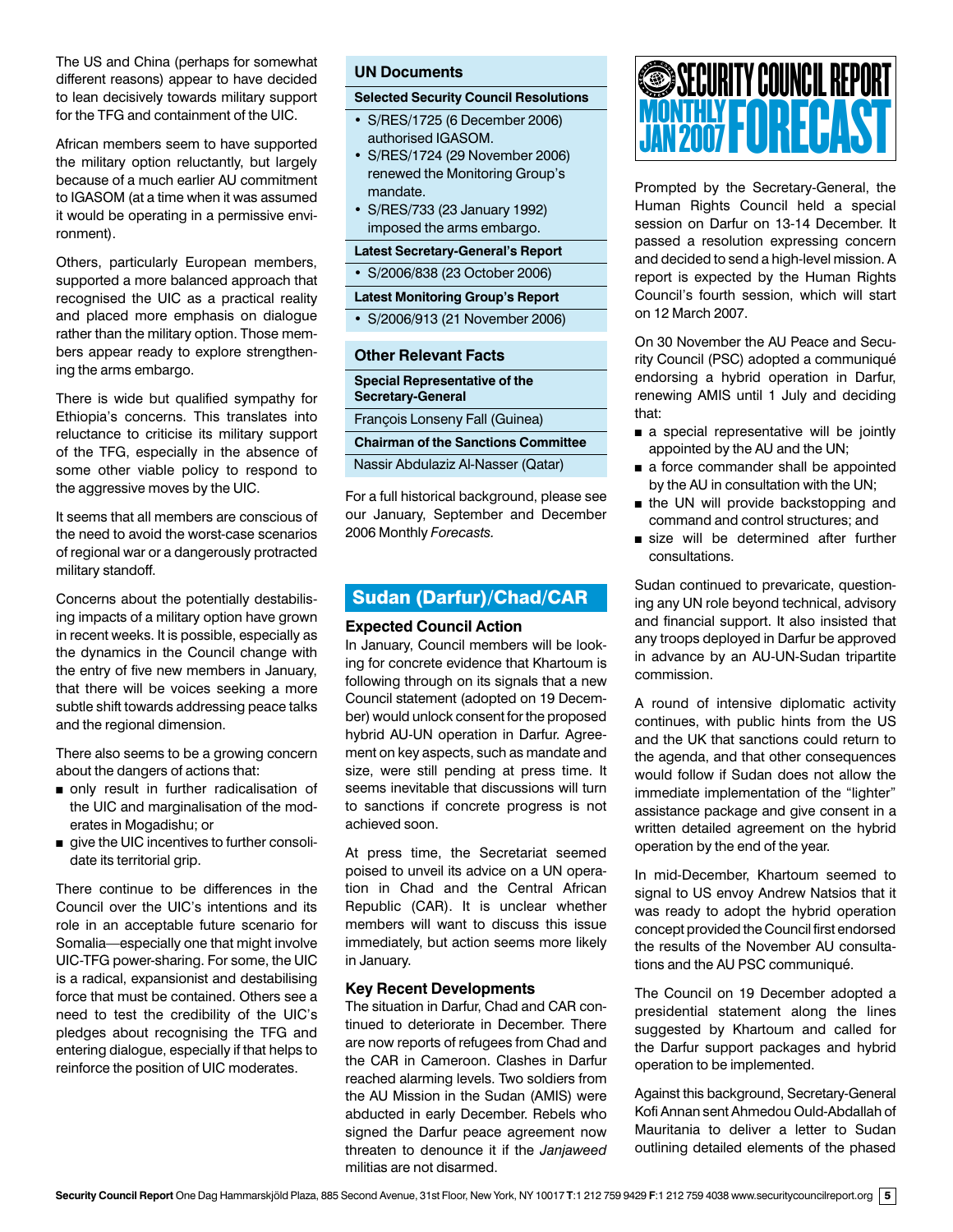approach and seeking confirmation of Khartoum's position. The letter apparently uses the parameters on the mandate and robustness of a UN peacekeeping presence in Darfur, contained in the Secretary-General's recommendations in July 2006, as the minimum for the hybrid operation.

With the support of his successor Ban Ki-moon, Secretary-General Annan asked former General Assembly President Jan Eliasson of Sweden to serve as special envoy for the Darfur crisis. (Eliasson's mandate includes encouraging international players to remain engaged on Darfur and raising additional funding for AMIS.) Ban joined Annan at his last briefing to the Council on Darfur on 18 December.

The AU and the UN signed a memorandum of understanding on the "lighter" UN assistance package on 25 November. Deployment is stalled since Khartoum continues to insist that UN personnel be under AMIS overall, rather than only operational, command and control.

Initial consultations on the heavier package followed, including support for:

- $\blacksquare$  the Darfur political process;
- $\blacksquare$  communications, engineering, transport, intelligence and logistics; and
- police activities.

It is envisaged that UN military and police personnel will remain under AMIS operational control. Deployment could take four to six months and only after Khartoum's approval.

The chief prosecutor of the International Criminal Court (ICC), Luis Moreno-Ocampo, briefed the Council on 14 December and said there was sufficient evidence against individuals considered most responsible for serious crimes to present before ICC judges by February.

In Chad and the CAR, government forces with French military support succeeded in containing recent rebel advances. But the lethality and coordination of rebel attacks seem to have stepped up in tandem with mounting desertions from government forces in Chad. The Council issued a presidential statement expressing concern on 15 December.

Chad and the CAR have reportedly agreed in principle to the deployment of a UN mission along their borders with Sudan, but the practical implications remain unclear. The Chadian agreement came after a meeting in late November in which French Prime Minister Dominique de Villepin pledged support to Chad against the rebels. Sudan seems to oppose UN deployment along the borders.

Observers note that the Chadian government appears to oppose dialogue with the rebels, and that the CAR may follow this stance.

A UN assessment mission visited Chad and the CAR in late November. However, in the absence of security, it was unable to visit the affected areas to assess requirements on the ground.

On 30 November, the Secretary-General indicated that new tasks for the UN Peacebuilding Office in the CAR (BONUCA) would include support for national dialogue and cooperation with the Central African Economic and Monetary Community (CEMAC) and other entities to address trans-border insecurity.

# **Options**

On Darfur, available options are:

- **n** pressure Sudan to realise in practice its "in principle" commitments to the hybrid operation while making sure that concessions to Khartoum do not compromise the force's credibility and effectiveness; and
- <sup>n</sup> revisit sanctions should Sudan continue to impose practical impediments. This could include a relatively smaller package of measures (including further targeted sanctions); a stronger package (including commodity-specific economic sanctions); and/or enforcement of a nofly zone. (Full-scale economic sanctions seem highly unlikely.)

On Chad and the CAR, options include:

- a UN presence to monitor and deter cross-border movements and assist the government with security in refugee camps. This option includes a multidimensional presence in eastern Chad—separate from the UN Mission in the Sudan (UNMIS)—with a mandate in the CAR. (But this could be seen as taking sides); or
- a mission with some similar characteristics but with a more clearly impartial role, i.e. with a strong political mandate linked to an inclusive political process.

Bearing in mind the Secretariat's concerns that any mission be able to operate in an even-handed way, another option would be requesting further clarification from the Secretariat prior to a final decision. (This could, however, delay a Council response on civilian protection.) Members may also want to authorise in the meanwhile an advance mission to continue the assessment on size and force requirements.

Other possible steps include:

- $\blacksquare$  supporting the appointment of a political dialogue facilitator for Chad (seemingly favoured by the Secretariat, although the Chad government appears reluctant); and
- $\blacksquare$  demanding the establishment of a political process in Chad, the CAR and regionally.

# **Key Issues**

On Darfur, the key issue is securing a firm Sudanese agreement to the hybrid operation. Members know even that may not mean Sudan will cease to create practical and perhaps fatal implementation difficulties.

The second issue is how to re-establish a peace process in Darfur and cease hostilities so as to avoid an excessive focus on peacekeeping. The rebels' position is unclear on talks on the basis of the Darfur peace agreement under AU-UN leadership.

Members are also aware that the next steps will require leadership from and Council support to the new Secretary-General given the number of key issues still open, including:

- $\blacksquare$  the hybrid operation's practical mandate, size, composition and cost;
- the practical meaning of UN command and control structures in AMIS (especially considering Sudan's continuing objections); and
- n approval from the General Assembly's Fifth Committee, which is likely to involve questions about UN procedures on mandate, procurement, control, management and accountability for UN assessed contributions.

In the event of a final agreement from Khartoum, question of a new Council decision endorsing the hybrid operation may become an issue. Most members will want to ensure that the final outcome should not undermine resolution 1706. On the other hand, the absence of an explicit decision could create an issue about clarity in command and control. It may also complicate discussions in the Advisory Committee on Administrative and Budgetary Questions (ACABQ) and the General Assembly's Fifth Committee.

Time will be of the essence. Deployment of a heavier assistance package and of the hybrid operation, assuming consent is obtained quickly, will take at least six months. This raises questions as to how much delay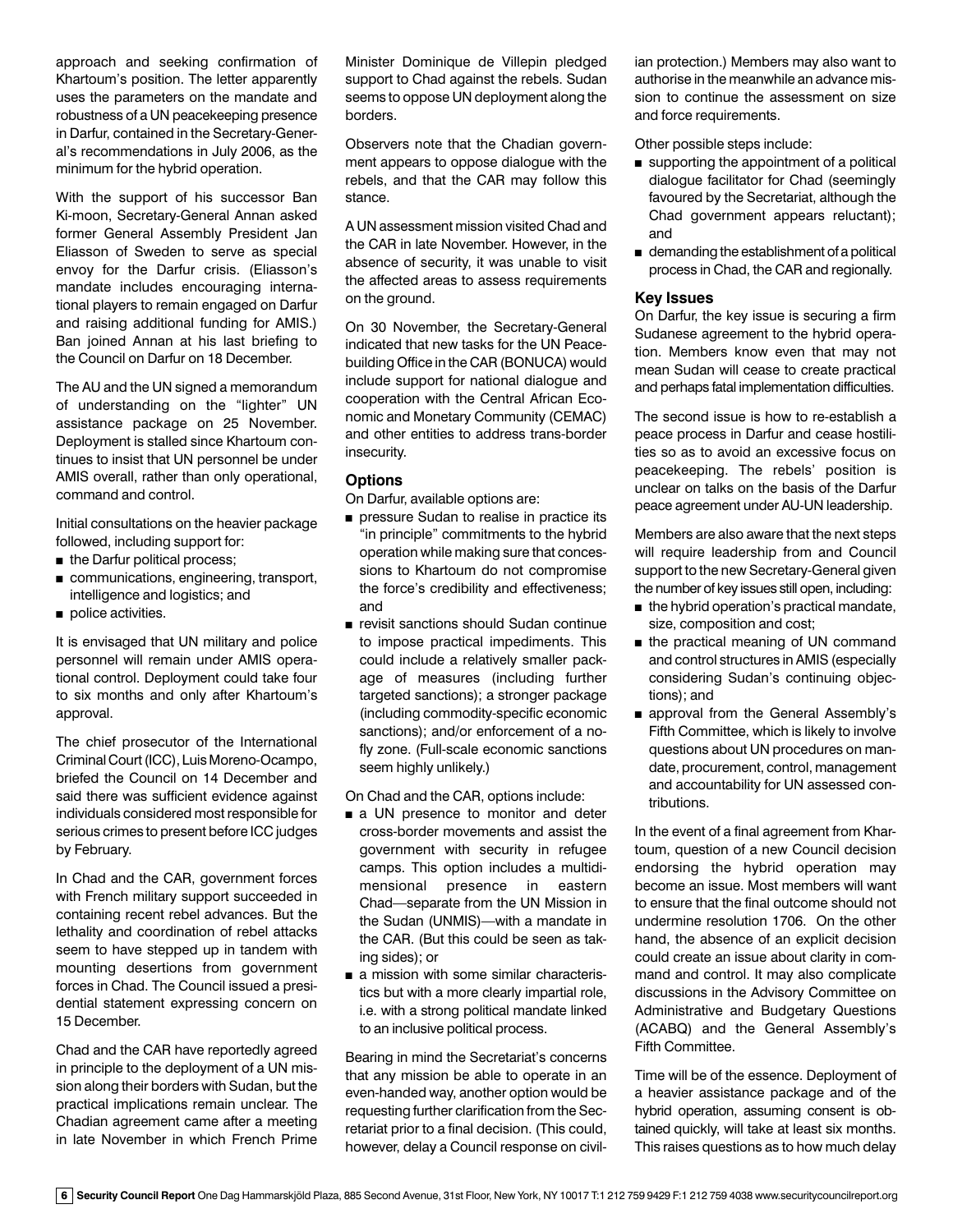might be tolerated before alternative approaches such as sanctions are raised.

The issues with respect to Chad and the CAR are not limited to the security situation. It will be difficult for the UN to overlook the importance of the domestic political situation in each country. Any deployments without a clear political process may be seen by Chadian rebels and N'Djamena as taking sides. The Council is also conscious of the issues posed by Sudan's opposition to deployments along the border.

Issues related to deployment in Chad and the CAR are:

- $n$  the mission's mandate, size and cost (especially bearing in mind the potential for criticism if the force is not robust enough);
- obtaining clear consent from Chad and the CAR;
- **n** troop generation and the concerns of potential contributors (many in the Secretariat and among troop contributing countries are apprehensive about the availability of personnel, civilian as much as military);
- $\blacksquare$  the need to devise ceasefires and political processes in both countries;
- $\blacksquare$  the relationship with French military assistance to Chad and the CAR as well as the CEMAC military presence in the CAR (FOMUC); and
- $\blacksquare$  coordination with the deployment of the Darfur hybrid operation.

# **Council Dynamics**

The Council seemed united on the adoption of the 19 December statement. A spectrum of views remain within the Council on the optimum shape of a hybrid force, ranging from some more sympathetic to Sudan's position (Russia, China and Qatar) to others (the US, the UK and other European members) supporting a practical outcome closer to resolution 1706.

On sanctions, it remains to be seen whether there will be unity in the Council. Much may depend on how well or badly Khartoum actually behaves. But clearly there is a growing loss of patience. In the end, however, whether multilateral measures may or may not be agreed, unilateral financial and banking restrictions could have the greatest impact.

On Chad and the CAR, some members are interested in making sure that decisions are conceptually de-coupled from decisions on the hybrid Darfur operation. One of the most prominent concerns during negotiations on the presidential statement on Chad was avoiding mentioning resolution 1706.

Supporters of this approach—in particular France and some African members—seem sympathetic to the position of the Chadian and CAR governments and are reluctant to invoke the UN in the issue of a political process in either country. Those members are also likely to push for a speedy decision on a peacekeeping presence along the borders with Sudan.

### **Underlying Problems**

Widespread abuse and attacks have prompted wide evacuations of UN and nongovernmental staff. Observers note that these have reached record levels. Provision of humanitarian aid to 4.3 million civilians in the region faces an unprecedented risk of suspension.

#### **UN Documents**

#### **Selected Security Council Resolutions**

- S/RES/1714 (6 October 2006)
- extended UNMIS until 30 April 2007. • S/RES/1706 (31 August 2006) set
- a mandate for UNMIS in Darfur.
- S/RES/1590 (24 March 2005) established UNMIS.

#### **Selected Presidential Statements**

- S/PRST/2006/55 (19 December 2006) endorsed the phased approach agreed upon by the AU PSC.
- S/PRST/2006/53 (15 December 2006) was the latest statement on Chad.
- S/PRST/2006/47 (22 November 2006) renewed BONUCA until 31 December 2007.

#### **Selected Secretary-General's Reports**

- S/2006/870 (8 November 2006) was the latest monthly report on Darfur at press time.
- S/2006/591 (28 July 2006) and Add. 1 (28 August 2006) made recommendations for UNMIS' mandate in Darfur and for UN assistance to AMIS. The report was complemented by an update, S/2006/645.

#### **Other**

- S-4/101 (13 December 2006) was the Human Rights Council decision on Darfur.
- S/2006/961 (6 December 2006) contained the 30 November AU PSC communiqué.
- S/2006/934 (30 November 2006) contained the new modalities for BONUCA.
- S/2006/795 (2 October 2006) was the latest Panel of Experts' report.



# **Other Relevant Facts**

#### **UNMIS: Special Representative of the Secretary-General**

#### Jan Pronk (Netherlands)

#### **UNMIS: Size, Composition and Cost**

- Maximum authorised strength: up to 27,300 military and 6,015 police
- Strength as of 30 November 2006: 9,343 military and 680 police
- Key troop contributors: Bangladesh, India and Pakistan
- Cost: 1 July 2006—30 June 2007 \$1,126.30 million (excludes Darfur)

#### **UNMIS: Duration**

24 March 2005 to present; mandate expires 30 April 2007

#### **Head of AMIS**

Ambassador Baba Gana Kingibe (Nigeria)

#### **AMIS: Size and Composition**

- Total authorised strength: about 10,000 military and 1,500 police
- Strength as of 1 September 2006: 5,703 military and 1,425 police
- Key troop contributors: Nigeria, Rwanda and Senegal

#### **AMIS: Duration**

25 May 2004 to present; mandate expires 1 July 2007

**CAR: Special Representative of the Secretary-General**

Lamine Cissé (Senegal)

#### **BONUCA: Size and Composition**

Strength as of 30 September 2006: 19 international civilians, 5 military advisers, 6 police

#### **BONUCA: Duration**

15 February 2000 to present; mandate expires 31 December 2007

#### **FOMUC: Size and Composition**

- Current strength: 380 troops
- Contributors: Gabon, Republic of Congo and Chad

#### **FOMUC: Duration**

October 2002 to present; mandate expires 30 June 2007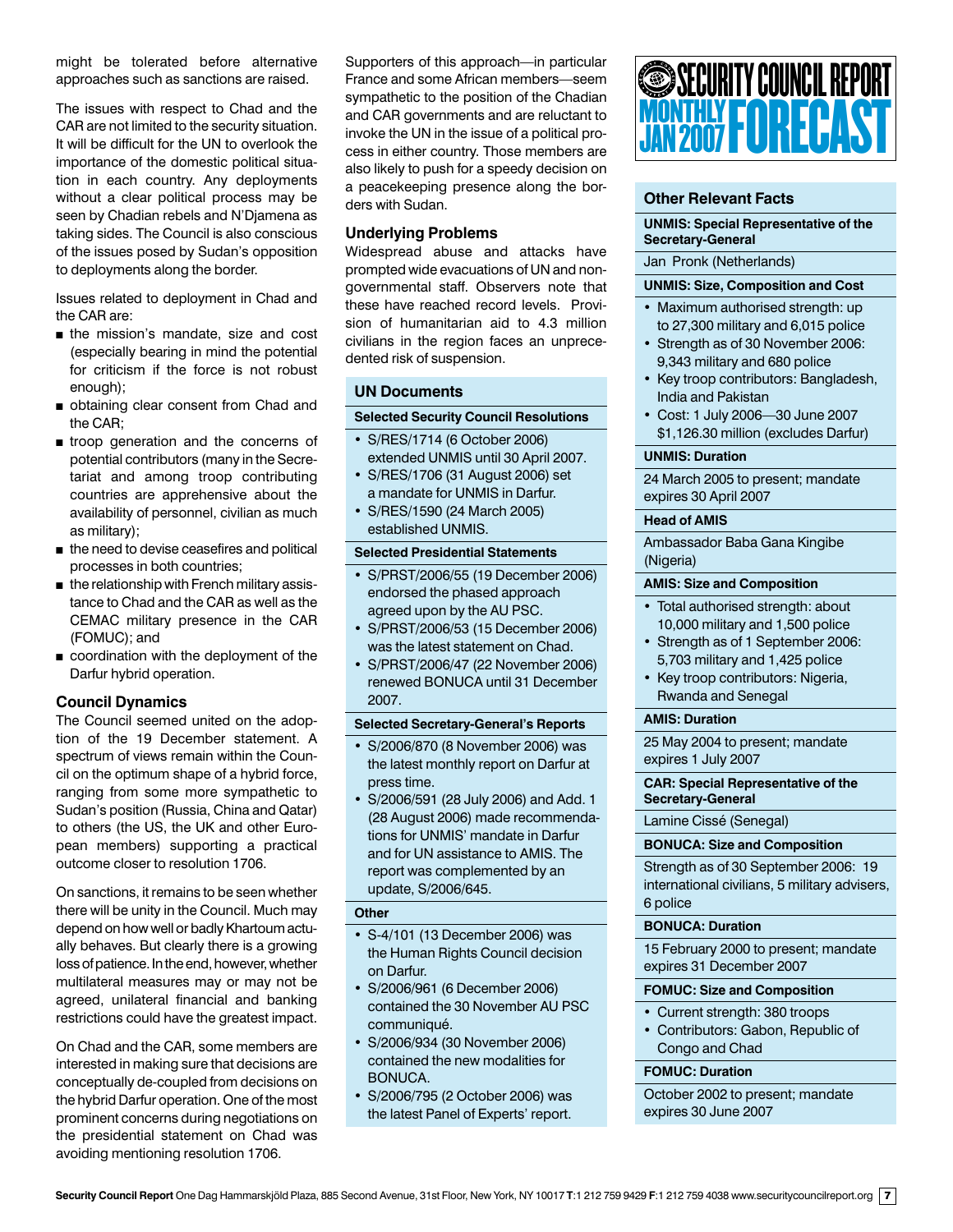For the full historical background, please see our February, July and December 2006 *Forecasts*.

# Ethiopia/Eritrea

# **Expected Council Action**

The Council is expected to consider the Secretary-General's report on options for changes to the mandate of the UN Mission in Ethiopia and Eritrea (UNMEE). Given the lack of progress towards demarcation of boundaries, the Council seems likely to decide to reconfigure and further downsize UNMEE prior to the expiration of the mandate on 31 January.

### **Key Recent Developments**

Tensions remain high in the Temporary Security Zone (TSZ). Eritrean soldiers and military vehicles entered the TSZ on 19 September 2006 limiting UNMEE's ability to patrol the area. Eritrea's ban on UN helicopter flights continues. Eritrea has restricted sale of fuel and poultry to UNMEE and refuses to recognise the Secretary-General's Acting Special Representative, Azouz Ennifar. As a result, UNMEE's capacity is considerably impaired.

In a significant decision, the Eritrea-Ethiopia Boundary Commission (EEBC) announced in November that because of serious impediments in fulfilling its mandate, it planned to demarcate the border on maps leaving the two countries to establish the physical boundary. Having rejected the proposal, both Ethiopia and Eritrea boycotted the 20 November EEBC meeting, which was attended by the Witnesses to the 2000 Algiers Agreement (the UN, the EU, the US and Algeria). Asmara insisted that the Algiers Agreement requires the EEBC, not the two parties, to implement the final and binding decision. Addis Ababa claimed that the EEBC was acting beyond its mandate.

On 28 November the EEBC decided to give Ethiopia and Eritrea one year to reach agreement on border demarcation. If no agreement is reached by November 2007, the locations established by the EEBC in its 2002 delimitation decision would take effect. While Eritrea has accepted the 2002 decision, Ethiopia insists that the town of Badme belongs within its territory.

At the time of writing, the US was preparing a statement to be issued by the Witnesses to the Algiers Agreement. This is expected to address the EEBC decision to give Ethiopia and Eritrea a year to resolve their differences over the boundary issue.

#### **Options**

#### Options are:

- $\blacksquare$  terminate the operation;
- further reduce UNMEE's military strength (observation capability would be maintained and UNMEE would retain a presence in the TSZ);
- n reduce military strength and move UNMEE solely to the Ethiopian side;
- transform UNMEE into an observer mission supported by a smaller military protection force (military observers would not be in the TSZ and would require cooperation of the parties to patrol within the zone); and
- **n** convert UNMEE into a liaison mission with offices in Addis Ababa and Asmara (limited ability to assess the situation in the TSZ and likely restrictions from Eritrea).

Given the current restrictions on UNMEE and the current risks of wider conflict, maintaining the *status quo* does not seem a viable option at this stage.

#### **Key Issues**

Key issues include:

- **n** whether by withdrawing UNMEE, the Council would in effect create or contribute to triggering the conditions for renewed conflict between Ethiopia and Eritrea;
- whether the Council should again become more actively involved in seeking a solution to the impasse over the border demarcation issue; and
- $\blacksquare$  linkages with risks of a wider regional war in the Horn of Africa.

It remains unclear how the two parties' involvement in Somalia is affecting the Eritrean-Ethiopian border situation and whether Eritrea might become more active if Ethiopia's attention is increasingly diverted to the conflict in Somalia.

#### **Council Dynamics**

While there is frustration in the Council with the lack of progress on the border demarcation, most members are reluctant to make a decision that could be blamed for escalating conflict between the two countries. Mounting concerns over the wider regional dimension have therefore made members more cautious and likely to favour a conservative option. Some interesting dynamics could emerge in 2007 as new members join the Council, including Italy with its historical connection to the region.

#### **Underlying Problems**

Reconfiguring UNMEE at most sends a political signal about the Council's irritation. However, until Ethiopia's non-compliance with the EEBC border delimitation decision is directly addressed, it seems that Eritrea may continue to obstruct UNMEE as a way of registering its concern.

#### **UN Documents**

#### **Selected Security Council Resolutions**

- S/RES/1710 (29 September 2006) extended UNMEE until 31 January.
- S/RES/1681 (31 May 2006) extended UNMEE until 30 September and downsized the mission to 2,300 troops.
- S/RES/1640 (23 November 2005) demanded border demarcation and the lifting of restrictions on UNMEE.
- S/RES/1312 (31 July 2000) established UNMEE.

#### **Selected Letters**

- S/2006/905 (20 November 2006) was the letter from the permanent representative of Eritrea to the Council president on Eritrea's position on the EEBC's intention to reconsider the modalities of the Eritrea-Ethiopia boundary.
- S/2006/362 (2 June 2006) was the letter from the president of the EEBC to the Secretary-General containing a report on the EEBC meeting of 17 May.

#### **Selected Secretary-General's Reports**

- S/2006/749 (19 September 2006) was the latest report.
- S/2006/1 (3 January 2006) was the report with options for the future deployment of UNMEE.

#### **Other Relevant Facts**

#### **Special Representative of the Secretary-General and Chief of Mission**

#### Vacant, pending appointment

#### **Size and Composition of Mission**

- Authorised maximum strength: 2,300 troops.
- Strength as of 30 November 2006: 2,285 military personnel.
- Key troop contributing countries: India, Jordan and Kenya.

#### **Cost**

Approved budget: 1 July 2006 - 30 June 2007: \$182.24 million (gross)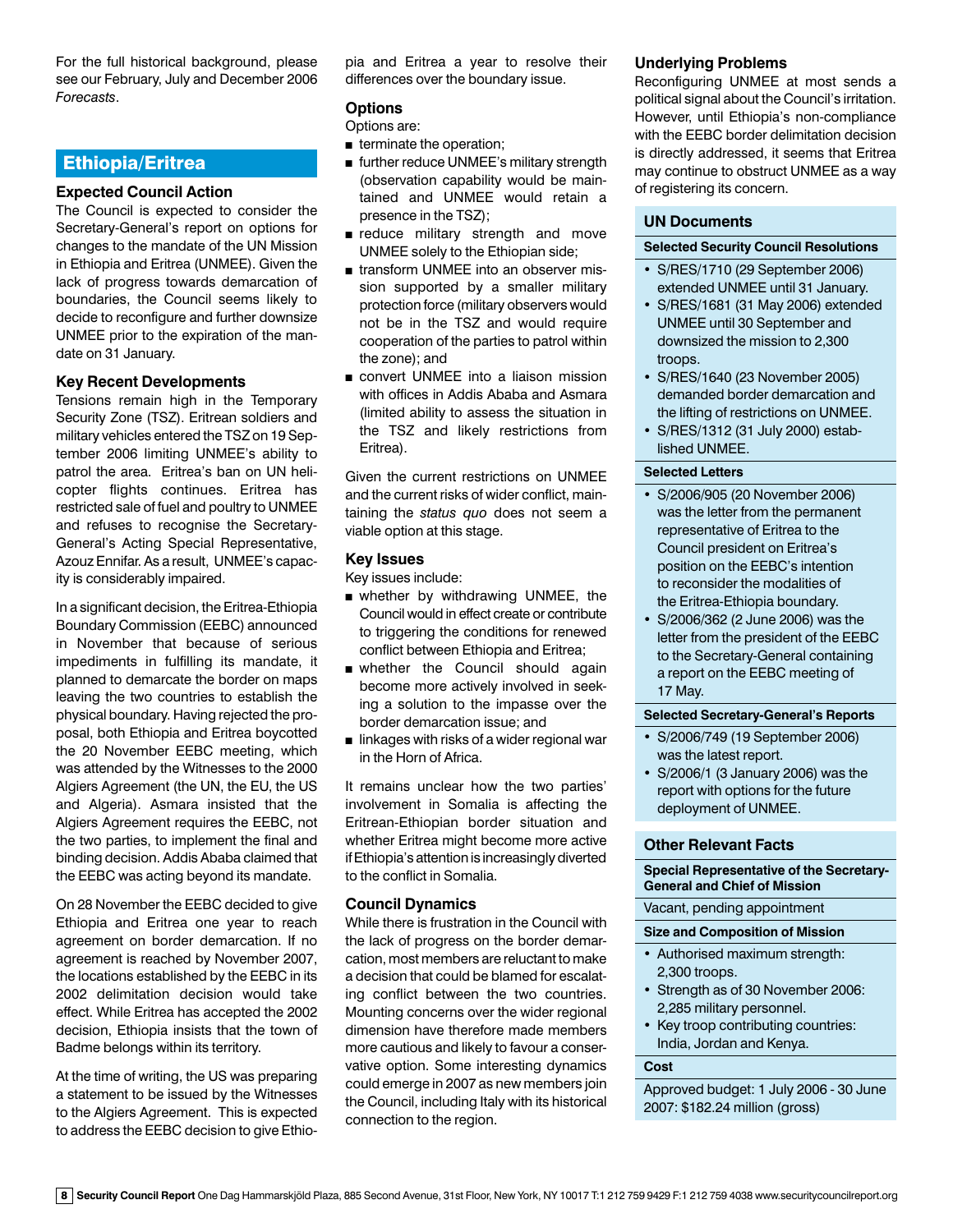#### **Duration**

31 July 2000 to present; mandate expires 31 January

#### **Useful Additional Sources**

- <sup>n</sup> *Eritrea-Ethiopia Boundary Commission Press Release* 30 November 2006
- <sup>n</sup> *Eritrea-Ethiopia Boundary Commission Statement and Annex* 27 November 2006

# **Nepal**

#### **Expected Council Action**

The Council is expected to consider the report of the technical assessment mission to Nepal and to discuss the mandate for a UN mission in mid-January. A decision approving the mandate of the mission is likely.

#### **Key Facts**

The conflict between Nepal's government and the Maoist insurgents lasted ten years, killing approximately 13,000 and displacing up to 150,000. The human rights records of both sides have been subject to significant criticism. Abuses included attacks on civilians, the killing of surrendered combatants, arbitrary arrests, disappearances and torture. The Maoists became notorious for using child soldiers. Challenges for the peace process include accountability, establishing rule of law and dealing with a culture of impunity.

On 1 February 2005 King Gyanendra staged a coup against the civilian government, using the Maoist insurgency as rationale. By September 2005, dissatisfaction with his rule produced a political partnership between former foes, the Seven Party Alliance (SPA, a coalition of the main political parties) and the Communist Party of Nepal (Maoist). By April 2006, the Maoists and the SPA were working together to organise street demonstrations that led to the king relinquishing power 24 April and agreeing to reinstate parliament.

On 8 August a peace agreement, including a process leading to elections for a Constituent Assembly in mid-2007, was signed by the Maoists and the SPA. This was consolidated into a Comprehensive Peace Agreement on 21 November. On 28 November the two sides signed the Agreement on Monitoring of the Management of Arms and Armies, which was also signed by the Secretary-General's Personal Representative, Ian Martin, on 8 December.

Since 2005, the Office of the High Commissioner for Human Rights (OHCHR) has been represented in Nepal. In April 2006 it played a key role in providing information on the scale of protests outside Kathmandu. OHCHR's work led to support for a larger UN contribution to the peace process from Nepal's government. India, which had previously been concerned about a wider UN role, is now supportive. On 25 August the Secretary-General appointed Ian Martin, then head of the OHCHR office in Nepal, as his Personal Representative.

The Council has been watching the situation in Nepal, but has not sought to become actively involved in the peace process preferring to leave the matter with OHCHR as long as that path was proving fruitful.

On 9 August the SPA and the Maoists asked the Secretary-General for UN-provided monitors to oversee arrangements to manage arms and armed personnel and to assist in the peace process, including the proposed 2007 elections.

On 1 December, the Council took up Nepal for the first time. It decided to indicate support for the Secretary-General's proposal to send a technical assessment mission to Nepal to assess the number of UN personnel, logistical support and resources required. This future mission referred to as a "special political mission" will be a new hybrid involving monitors with military backgrounds and civilian personnel involved in the human rights and electoral processes. The parties made it clear that a peacekeeping mission with formed military units was not necessary in view of the levels of confidence in the security situation. The Council also supported the Secretary-General's request for an advance deployment of 35 monitors and 25 electoral personnel.

The multidisciplinary technical delegation spent a week in Nepal in mid-December, and its report is expected in early January. It is expected that the recommended mandate would include:

- $\blacksquare$  assisting monitoring the code of conduct during the ceasefire;
- $\blacksquare$  assisting in the management of arms and armed personnel on both sides;
- **n** monitoring and verifying the confinement of Maoist combatants and their weapons in designated cantonment areas;
- **n** monitoring the Nepal army to ensure that it remains in barracks and does not use weapons; and
- providing election observers.

# MONTHLY **FORECAST** SECURITY COUNCIL REPORT JAN 2007

It is expected that OHCHR will continue its human rights monitoring, and it has offered to share its investigations into human rights abuses in Nepal with the new government.

The mission is also expected to provide a chairperson and members for the Joint Monitoring Coordination Committee (JMCC) and team leaders for the Joint Monitoring Teams (JMT), mechanisms set up in the Agreement on Monitoring of the Management of Arms and Armies. The mission is likely to require up to 1,000 personnel, including local staff, and up to 200 military personnel to assist in arms management.

By the third week of December, the parties agreed on the interim constitution stripping King Gyanendra of his power and giving all executive powers to the prime minister. The long-term future of the monarchy will be decided by simple majority at the first meeting of the constituent assembly. This early agreement on the new constitution is crucial because only once it is implemented can the new government, formed with the Maoists as partners, begin to organise the constituent assembly elections.

#### **Key Issues**

One issue for the Council is the need to set up the mission quickly. Nepal's interim prime minister, Girija Koirala, said that the new constitution will not come into force until the Maoists lock up their arms under UN supervision. If the UN monitoring team is not quickly put into place the election is unlikely to be held by June 2007. Delays could lead to new agitation and possible violations of the peace agreement. There was talk in mid-December that 35 monitors might be deployed by the end of the year with an interim task force of Gurkhas (Nepali soldiers who have served in the Indian and British armies) until the UN monitoring strength is built up. Therefore, the Council may need to consider ways to encourage the UN bureaucracy to generate a quick deployment.

Another issue is the safety of UN monitors. They will be in civilian clothing and unarmed. They could be vulnerable should violence break out in the cantonments. However, the UN has significant experience of managing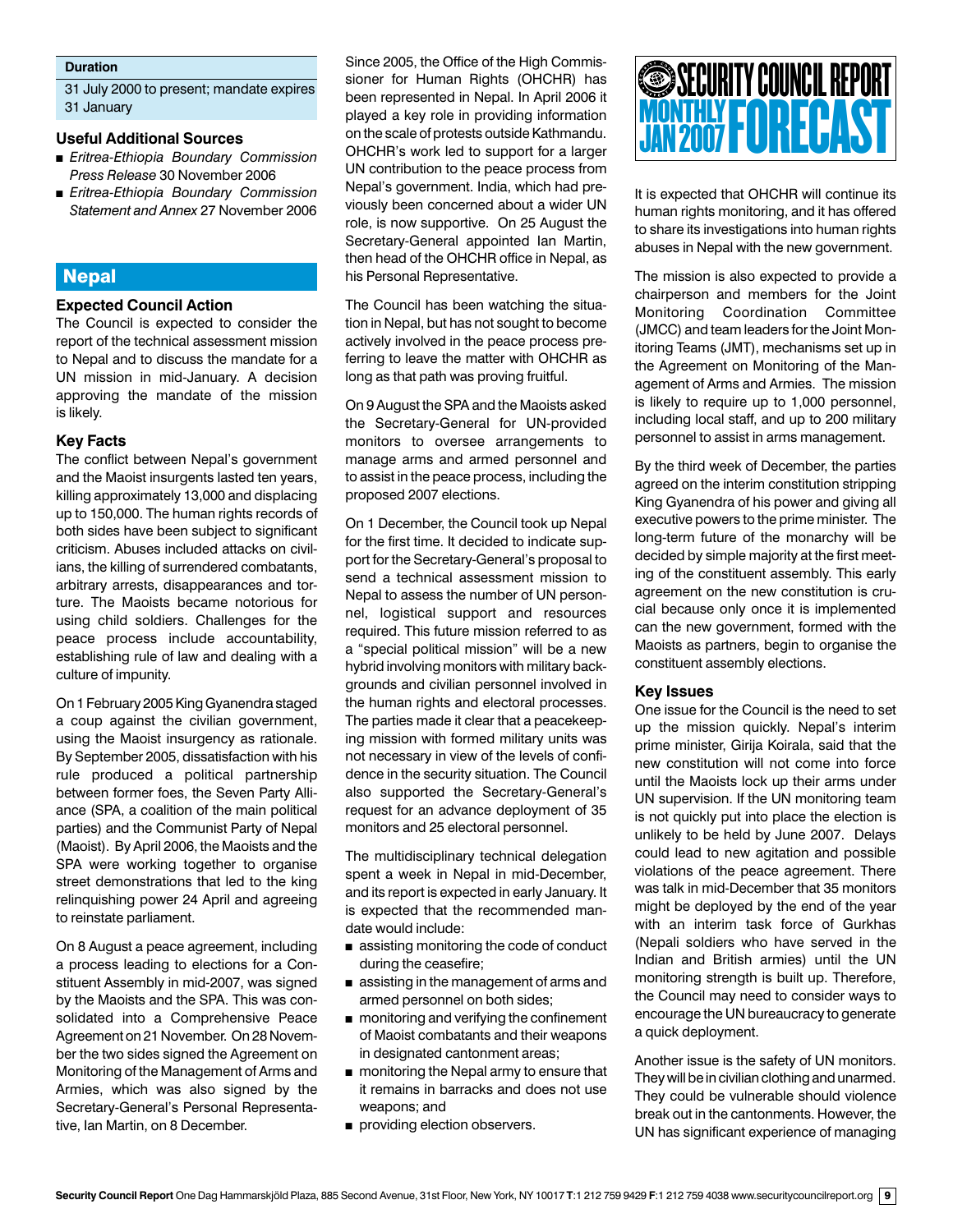risks for unarmed military observers. (The Maoists opposed decommissioning weapons and agreed only to store their heavy weapons in seven cantonments under UN monitoring. Light arms are not being locked up.)

Council members also see the fragility of the Maoist/SPA partnership as a major issue. Signs of discord emerged on 19 December when the Maoists called a strike by students and labour groups to protest the appointment of ambassadors without consulting them.

A future issue is the role the UN may eventually play in ensuring lasting peace. The political parties and the Maoists have requested a limited role for now. Over time the UN may be drawn into helping the Maoists integrate into the security forces or into setting up a Truth and Reconciliation Commission. In this regard, Council and UN positions on impunity could become an issue as well.

#### **Council Dynamics**

The Council decision in December was unanimous. However, before endorsing a new mission, some members will want to carefully scrutinise budgetary and personnel requirements to avoid being drawn into a larger peacekeeping role than is necessary. Council dynamics may also be affected by the fact that, during the conflict, some members had reluctantly supported the king on the basis that the Maoists were seen as a violent, radical and almost terrorist like entity. They will want to see assurances of fundamental changes in the behaviour of the Maoists before involving the UN too deeply. The Maoists have not relinquished their grip on the countryside and, even in December, there were reports of forced recruitment.

# **Options**

The most likely option is for the Council to endorse the mission's mandate through a resolution. If there is concern about size or cost, the Council might defer a decision and ask the Secretary-General to make adjustments to the mission. But this is unlikely since there is pressure to set up the mission quickly. It is possible—but also unlikely that the Council could prefer that the mission come under the auspices of the Secretary-General's good offices, in which case it would likely be approved by way of a letter to the Secretary-General rather than a resolution. The latter option would mean, of course, that the mission would need to be funded from the UN regular budget. The difficulty of reopening budget priorities in the Fifth Committee of the General Assembly suggests that this is unlikely.

#### **Underlying Problems**

Accountability for human rights abuses committed by both sides will be a complex and possibly divisive issue. While there have been some attempts to investigate those responsible for killing and injuring demonstrators in April 2006, neither the government nor the Maoists appear intent on bringing to justice those involved in committing abuses over the years. A Truth and Reconciliation Commission is provided for in the peace deal, but its viability remains to be seen.

#### **UN Documents**

#### **Selected Letter**

• S/2006/920 (22 November 2006) was the Secretary-General's letter to the Council transmitting Nepal's request for UN assistance in the peace process.

#### **Presidential Statement**

• S/PRST/2006/49 (1 December 2006) expressed support for the Secretary-General's intention to send a technical assessment team to Nepal and noted that the Council would await formal proposals.

# **Historical Background**

*16 December 2006* The Maoists and SPA agreed on the interim constitution.

*9 December 2006* The Secretary-General's Personal Representative to Nepal signed the Agreement on Monitoring of the Management of Arms and Armies.

*1 December 2006* The Council endorsed the Secretary-General's proposal for a technical mission.

*28 November 2006* Agreement on Monitoring of the Management of Arms and Armies signed by the Maoists and SPA.

*21 November 2006* SPA and Maoists signed Comprehensive Peace Agreement ending the war.

*8 November 2006* Maoists and SPA produced a signed peace understanding.

*29 October 2006* Ceasefire extended for three months.

*25 August 2006* Ian Martin was appointed as Secretary-General's Personal Representative to Nepal.

*9 August 2006* Maoists and SPA sent parallel letters to UN Secretary-General requesting monitoring of arms and elections.

*27 July–3 August 2006* UN assessment mission visited Nepal.

*24 July 2006* Maoists wrote to UN protesting SPA's letter with reference to decommissioning.

*2 July 2006* SPA wrote to Secretary-General proposing decommissioning of Maoist arms.

*26 May 2006* Maoists and SPA signed ceasefire code of conduct.

*26 April 2006* Maoists announced a unilateral three-month ceasefire.

*24 April 2006* King Gyanendra surrendered power and agreed to reinstate parliament after street protests.

*5 April 2006* Start of the people's movement with the SPA general strike and Maoist blockades.

*January 2006* Maoists ended four-month ceasefire.

*22 November 2005* Maoists and SPA agreed on a common platform for restoring democracy.

*September 2005* Maoists announced a three-month ceasefire.

*1 January 2005* King Gyanendra dismissed the government and assumed direct power.

*August 2003* Maoists pulled out of peace talks and ended truce.

*January 2003* Government and Maoists declared ceasefire.

*4 October 2002* The king dismissed the prime minister and assumed executive power.

*23 November 2001* Peace talks failed, and Maoists launched attacks on army and police posts.

*July 2001* Truce agreed between the government and Maoists.

*1 June 2001* King Birendra and members of his family shot to death by the crown prince.

*February 1996* The Nepal Communist Party (Maoist) began their insurgency

*1990* Pro-democracy agitation led to street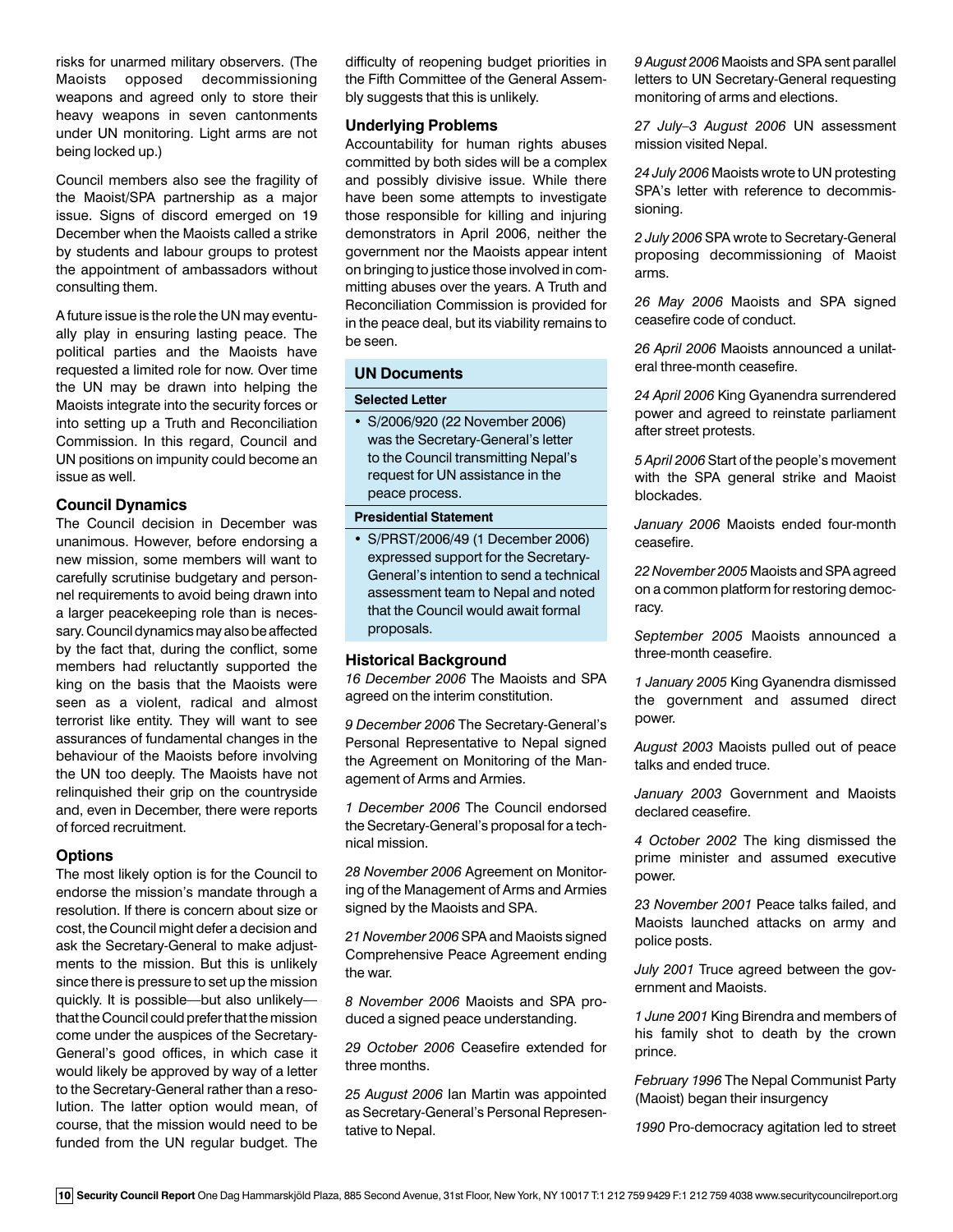protests and deaths. The king agreed to a new democratic constitution.

*1985* Nepal Communist Party (Maoist) began civil disobedience campaign for restoration of multi-party system.

*1980* Constitutional referendum held following agitation for reform. The king agreed to allow direct elections to national assembly but on a non-party basis.

*1960* King Mahendra seized control and suspended parliament, constitution and party politics after Nepali Congress Party won elections

*1959* Multi-party constitution adopted.

*1955* Nepal joined the UN.

# **Useful Additional Sources**

- 22 November Comprehensive Peace Agreement between Government of Nepal and the Communist Party of Nepal (Maoist)http://www.reliefweb.int/rw/ R W B . N S F / d b 9 0 0 S I D / V B O L - 6VSHK8?OpenDocument
- Agreement on Monitoring of the Management of Arms and Armies http://www. nepalnews.com/archive/2006/nov/ nov28/Modalities\_agreement\_nov\_28 final.doc
- *Nepal's Peace Agreement: Making it Work* International Crisis Group, Asia Report No. 125, 15 December 2006.
- <sup>n</sup> *Nepal: From People Power to Peace?* International Crisis Group, Asia Report No. 115, 10 May 2006.

# Southern Sudan

# **Expected Council Action**

The quarterly Secretary-General's report on Sudan is due in January. Council action is not needed on the mandate of the UN Mission in the Sudan (UNMIS) since it expires on 30 April 2007. However, discussion of growing tensions and the linkages with the widening regional conflict is possible.

#### **Key Recent Developments**

Implementation of the 2005 north-south Comprehensive Peace Agreement (CPA) has met with mixed success. Most key appointments have been made at all levels and some major commissions and legislation have been set up, but the parties have not been able to adhere to some CPA deadlines.

Redeployment of the parties' troops, the forming of Joint Integrated Units (JIUs) and the integration of other armed groups, in particular the South Sudan Defence Forces (SSDF) have led to renewed tension and clashes in violation of the CPA. Fighting took place in the southern town of Malakal in November, leaving 150 dead. Tensions seem to have abated somewhat in recent weeks under UNMIS auspices.

Difficulties have also arisen from the Government of South Sudan's (GOSS) lack of resources. A strike by southern Sudanese forces deployed in JIUs near Juba following the non-payment of salaries in mid-December led to two deaths.

# **Options**

Options include:

- reinvigorating the Council's attention to CPA implementation, perhaps a presidential statement addressing recent tensions; and
- $\blacksquare$  addressing more substantively the wider regional dimension, including the relationship between the CPA and the peace agreements in the east and Darfur.

#### **Key Issues**

The issue is whether to maintain Council focus on Darfur or, as part of a wider strategy to discourage unravelling of the CPA, to support mechanisms and timetables for implementation.

Another important issue involves the impact on CPA power-sharing structures from peace agreements in the east and Darfur. Both agreements, for example, call for twenty seats in the National Assembly for the rebels. A new peace process in Darfur could pose even greater challenges to the CPA's political balance.

# **Council Dynamics**

An unprecedented degree of Council involvement and pressure marked the signing of the CPA, culminating in the Council meeting in Nairobi in late 2004.

However, acutely deteriorating conditions in Darfur coupled with Khartoum's negative approach to UN peacekeeping in that region has meant that Council attention has moved away from north-south matters. While there is no concrete progress on Darfur, some Council members will be reluctant to address north-south issues. However, others are conscious of the wider regional dimension.

# **Background to the CPA and Underlying Problems**

In 1983, fighting broke out between the Sudanese government led by the National

# MONTHLY **FORECAST** SECURITY COUNCIL REPORT JAN 2007

Congress Party (NCP) and the Sudan People's Liberation Movement/Army (SPLM/A). Mediation efforts culminated in the CPA, signed on 9 January 2005, marking the end of a war in which an estimated two million were killed, four million were internally displaced, and 600,000 sought refuge in neighbouring countries.

The CPA provides a six-year interim period during which a census and general elections will be carried out, ending in 2011 with a referendum on independence for the south. Key provisions include the following:

- **Power-sharing: structures include the** Government of National Unity (GNU), the GOSS, and state governments. The NCP was allotted 52 percent of seats and the SPLM 28 percent in the GNU. In the GOSS, the NCP was allotted 15 percent and the SPLM 70 percent. At the state level, in the north (including the Darfur states), the NCP will retain 80 percent and the SPLM 10 percent, and the reverse proportion in the south.
- **Nealth-sharing: a National Land Com**mission will arbitrate on land and compensation. Oil revenues are to be divided among the producing states, the GNU and the GOSS. (The majority of oil fields are located in the south.)
- Security arrangements: an internationally monitored ceasefire was agreed, with the redeployment of northern and SPLA troops. Each side will maintain separate armed forces apart from JIUs. Other armed groups are to choose a side or demobilise.
- $\blacksquare$  The future of the contested areas such as Abyei (with a separate referendum in 2011), Southern Kordofan and Blue Nile.

In March 2005, the Council created UNMIS to support implementation of the CPA, assist with the return of refugees and internally displaced persons, conduct disarmament, demobilisation and reintegration (DDR), and protect civilians in imminent danger.

The GNU's inauguration and the enactment of the constitution in July 2005 marked the beginning of the interim period. The NCP retained 15 ministries (including energy, interior and defence) and the SPLM, eight.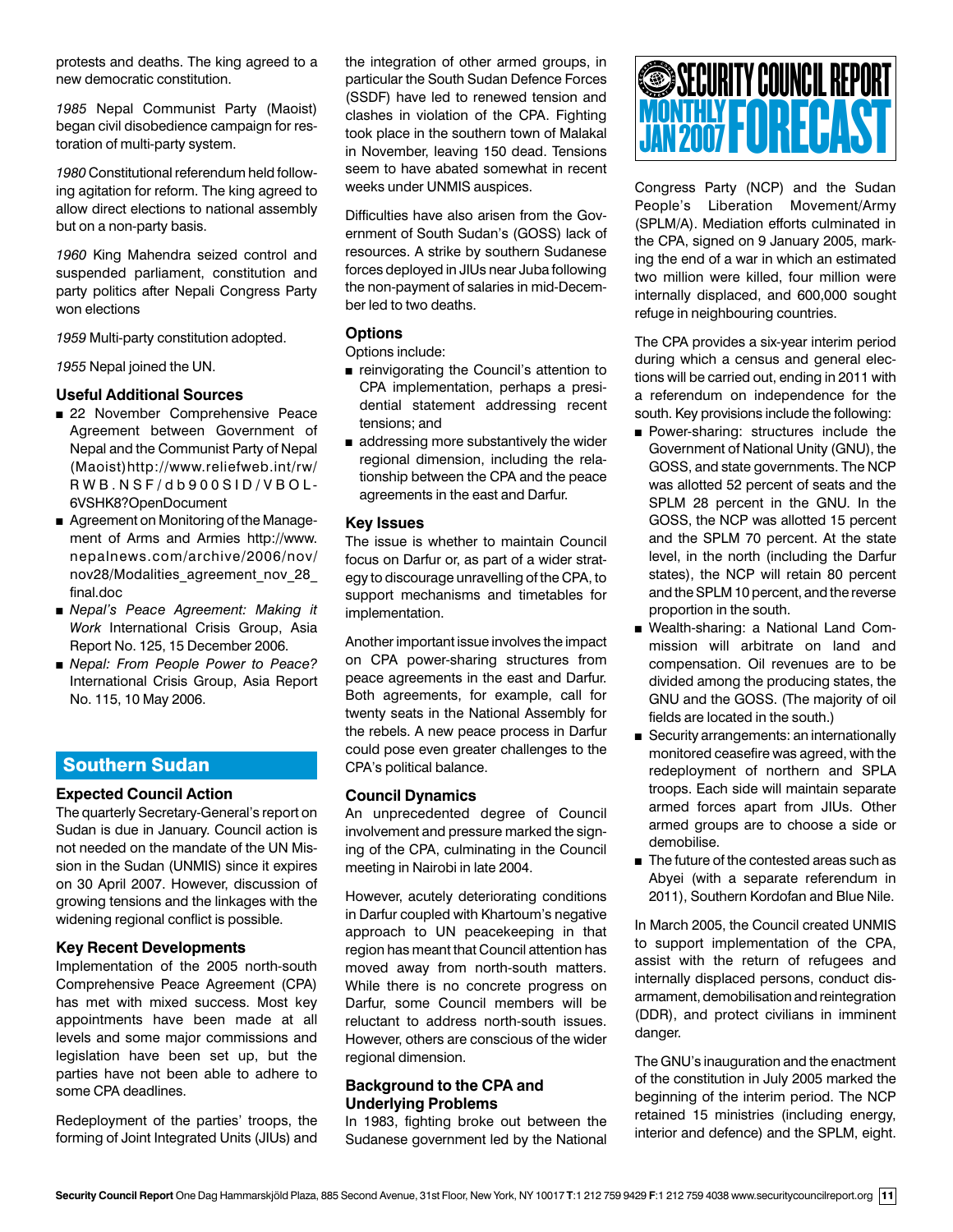Additional appointments were made in October 2006 under the Darfur Peace Agreement, and more are expected for the Eastern Sudan Peace Agreement.

Implementation of the CPA is lagging and faces considerable difficulties in:

- setting up key commissions and related legislation, especially involving elections, land, political parties, national security and human rights;
- **n** progress with victims' compensation, new oil contracts and disbursements under multi-donor trust funds, especially in the south;
- redeploying forces and establishing JIUs and DDR commissions; and
- **n** following up on the Abyei boundary issue.

#### **UN Documents**

#### **Selected Security Council Resolutions**

- S/RES/1714 (6 October 2006) extended UNMIS until 30 April 2007.
- S/RES/1706 (31 August 2006) set a mandate for UNMIS in Darfur.
- S/RES/1590 (24 March 2005) established UNMIS.
- S/RES/1574 (19 November 2004) was adopted in Nairobi and expressed support for the Sudanese peace processes.

#### **Selected Secretary-General's Report**

• S/2006/728 (12 September 2006) was the latest quarterly report on Sudan.

#### **Other**

• S/2005/78 (8 February 2005) contains the CPA.

#### **Historical Background**

*14 October 2006* The Eastern Sudan Peace Agreement was signed.

*5 May 2006* The Darfur Peace Agreement was signed.

*September 2005* The Council of Ministers was formed.

*31 August 2005* The new National Legislature convened.

*11 August 2005* Salva Kiir was sworn in as vice president after the death of John Garang.

*9 July 2005* The GNU was inaugurated.

*24 March 2005* UNMIS was established.

*9 January 2005* The CPA was signed.

*19 November 2004* The Council met in Nairobi to express support for the north-south peace process.

#### **Other Relevant Facts**

**UNMIS: Special Representative of the Secretary-General** 

Jan Pronk (Netherlands)

#### **UNMIS: Size, Composition and Cost**

- Maximum authorised strength: up to 10,000 military and 715 police (excludes Darfur)
- Strength as of 30 September 2006: 9,343 military and 680 police
- Key troop contributors: Bangladesh, India and Pakistan
- Cost: 1 July 2006—30 June 2007 \$1,126.30 million (excludes Darfur)

#### **UNMIS: Duration**

24 March 2005 to present; mandate expires 30 April 2007

#### **Useful Additional Sources**

 $\blacksquare$  The CPA Monitor, available at www.unmis. org/english/cpaMonitor.htm

# Côte d'Ivoire

#### **Expected Council Action**

In January, the Council is expected to renew the mandates of the UN Operation in Côte d'Ivoire (UNOCI) and the French Licorne forces until 31 October 2007. Both mandates expire on 10 January.

#### **Key Recent Developments**

Relations between President Laurent Gbagbo and Prime Minister Charles Konan Banny remain tense. In late November, there were demonstrations against President Gbagbo when he reinstated government officials who had been suspended over a toxic waste scandal that caused many deaths in September. An investigating commission established by Prime Minister Banny found the officials responsible for neglect.

The International Working Group (IWG), meeting on 1 December in Abidjan, issued a communiqué condemning the president's dismissal in November of the heads of the state-run newspaper *Fraternité Matin* and of Ivorian Radio Television (*Radiodiffusion Télévision Ivoirienne,* or RTI). The IWG said this decision undermined neutrality and impartiality of the public media and therefore violated the peace agreements. The IWG also called for sanctions against members of the Republican Guards who had denied UNOCI access to the prime minister's office to ensure his security.

On 15 December the Council adopted a technical rollover of UNOCI until 10 January. France had previously circulated a draft resolution:

- n renewing the mandate of UNOCI and of the French forces until 31 October 2007 with a review process in June;
- prolonging the temporary increase of UNOCI troop levels of up to 850 additional personnel and a ceiling of 725 civilian police personnel as authorised in resolution 1609;
- n reinforcing the mandate of UNOCI to ensure better protection of RTI's neutrality and impartiality and to provide additional logistical assistance to the disarmament programme and organisation of elections; and
- **Expressing willingness to transfer troops** from the UN Mission in Liberia (UNMIL) to UNOCI.

However, the US could not adopt the proposed resolution due to delays with its internal procedures. The technical rollover was therefore necessary to avoid expiration of the UNOCI mandate on 15 December. As a result, the substantive resolution will be considered in mid-January.

On 15 December the Council, in resolution 1727, renewed until 31 October 2007 the sanctions regime established in resolutions 1572 and 1643. It also requested neighbouring states to report to the sanctions committee within ninety days on steps taken to implement the arms and diamonds embargoes. The last report of the Panel of Experts noted violations by Mali and Ghana.

On 19 December, apparently trying to sideline the UN-backed peace process, President Gbagbo announced his own plan to end the political crisis based on negotiating directly with the rebels, eliminating the north-south buffer area known as the "zone of confidence," establishing a national "civic service" to provide young people with job skills, giving amnesty to the rebels, and allowing people displaced by the conflict to return home. However, the plan did not address critical issues for the electoral process such as the status and identification of voters.

On 21 December the Council endorsed the IWG's communiqué in a presidential statement.

#### **Options**

The Council has the following options:

n renew the mandate of UNOCI at current force levels until 31 October 2007 with the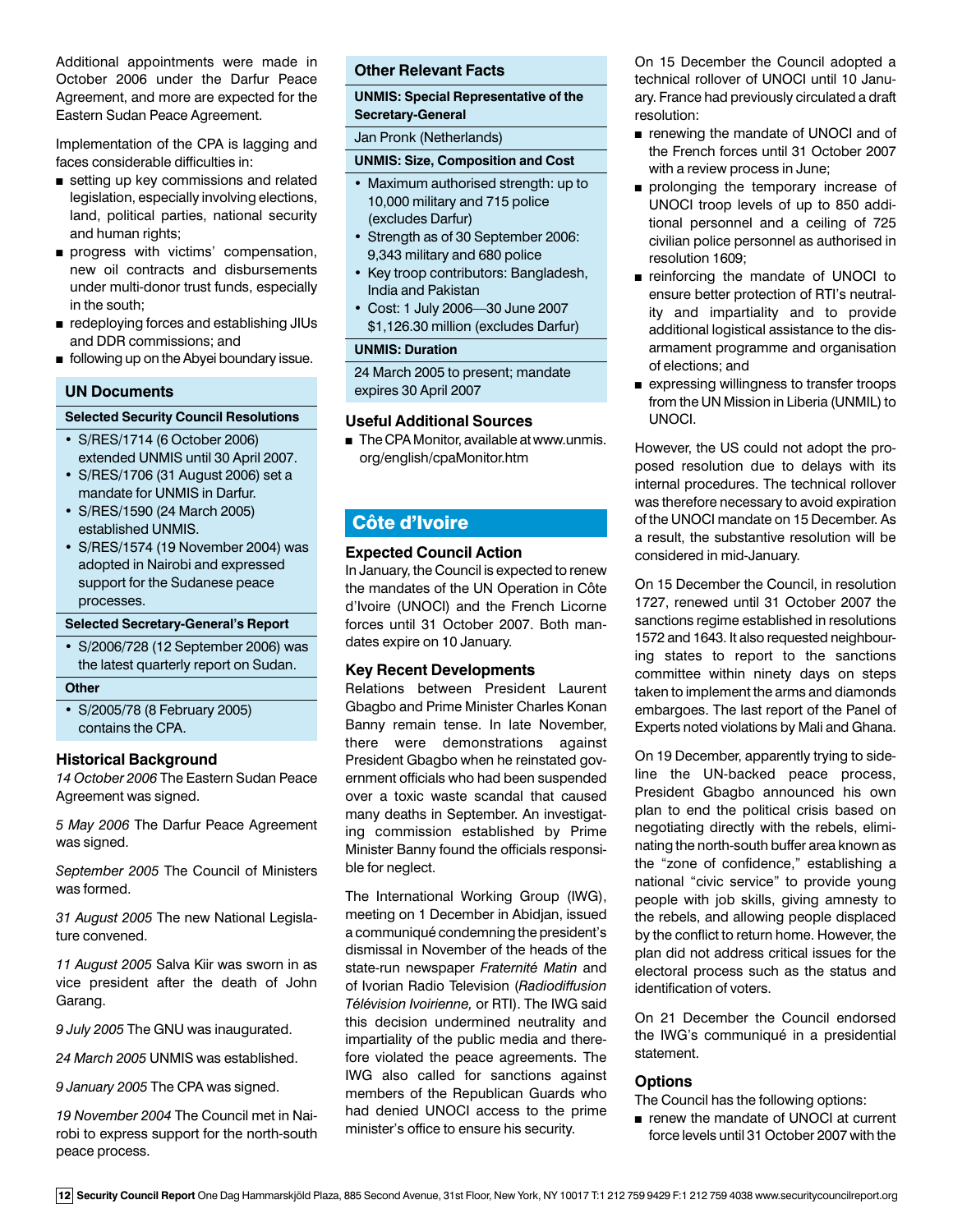proposed expanded mandate;

- <sup>n</sup> follow the Secretary-General's recommendations and renew the mandate of UNOCI until 31 December 2007;
- n approve the Secretary-General's requests to increase UNOCI's troop level by three battalions; and
- authorise a transfer to UNOCI of a battalion due to leave Liberia at the end of 2006.

#### **Key Issues**

In January the political issues will largely remain the same as in December (please see our December *Forecast*).

#### **Council Dynamics**

During negotiations on the French draft, the US reportedly had reservations about some provisions on UNOCI's role of guaranteeing security and neutrality of the RTI, redeployment of UNOCI and French forces from the "zone of confidence to protect cantonment sites, and commitment to provide additional logistical support to the disarmament, demobilisation and reintegration programme. The US is also reluctant to increase the UNOCI troop level.

But the overall support for the renewal of UNOCI is strong and is not expected to change with the presence of new Council members. It is noteworthy, however, that South Africa has played a leading role on Côte d'Ivoire in the AU context and at times this has been controversial. It remains to be seen how this will play out in Council dynamics.

At press time, Council members are considering a list of names for targeted sanctions, proposed by France. It seems that China and Russia may be in favour, although sanctions are less likely to be adopted in January given the need for a new Chair of the Sanctions Committee and an inevitable settling-in period.

#### **UN Documents**

# **Selected Security Council Resolution**

- S/RES/1727 (15 December 2006) renewed the sanctions regime in Côte d'Ivoire until 31 October 2007.
- S/RES/1726 (15 December 2006) renewed the mandate of UNOCI until 10 January 2007.
- S/RES/1721 (1 November 2006) prolonged by one year the transitional period in Côte d'Ivoire and reinforced the powers of the prime minister.

#### **Latest Presidential Statement**

• S/PRST/2006/58 (21 December 2006)

endorsed the IWG communiqué and reiterated support for the prime minister.

**Latest Secretary-General's Report on UNOCI**

• S/2006/939 (4 December 2006)

#### **Latest Report by the Sanctions Committee**

• S/2006/964 (8 December 2006) noted that diamonds are being smuggled out of Côte d'Ivoire via Mali and Ghana in violation of the embargo and that criminal networks are also smuggling arms into Côte d'Ivoire.

#### **Selected Letter**

• S/2006/950 (7 December 2006) was a letter from the Secretary-General enclosing the 11th IWG communiqué.

#### **Other Relevant Facts**

#### **Special Representative of the Secretary-General**

Pierre Schori (Sweden)

**High Representative for the Elections**

Gérard Stoudmann (Switzerland)

#### **Size and Composition of UNOCI**

- Authorised strength as of 2 June 2006: Up to 8,115 military personnel and up to 1,200 police
- Strength as of 30 November 2006: 8,044 military personnel and 992 police
- Key troop-contributing countries: Bangladesh, Morocco, Ghana and Pakistan

**Cost**

1 July 2006 - 30 June 2007 \$438.17 million

# Lebanon

#### **Expected Council Action**

The Council will follow closely political developments in Lebanon. No action is expected unless the situation deteriorates.

The Council is awaiting the Secretary-General's recommendations on the delineation of the Lebanese border in the Sheb'a Farms area and the wider situation in Lebanon pursuant to resolution 1701. The Secretary-General appointed a senior cartographer to determine the territorial definition of the Sheb'a Farms. A major focus by the Council on Lebanon can be expected in March. For details on the outstanding responsibilities of the various parties please see our *Special Research Report* on Resolution 1701, issued on 25 September 2006.



# **Key Recent Developments**

Since late November, Lebanon has been beset by yet another political crisis. The current crisis originated with a request by Shi'a ministers from the pro-Syrian Hezbollah and Amal parties—along with their Maronite ally, the Free Patriotic Movement (FPM) led by Michel Aoun—to form a government of national unity in which they would have minority blocking power over cabinet decisions. They have boycotted the cabinet since talks with the anti-Syrian "March 14" government coalition collapsed. (Please see our December *Forecast*).

The cabinet has approved the status and constituting treaty of the international tribunal to try suspected perpetrators of the assassination of former Lebanese Prime Minister Rafik Hariri. But the Syria-backed president, Emile Lahoud, has refused to sign the documents on the grounds that the cabinet session was illegitimate in the absence of Shi'a ministers. The agreement nevertheless was sent by the cabinet to the parliament for ratification; the President has no veto powers over legislation. Nabih Berri, the president of parliament and a member of the opposition, has blocked parliamentary sessions on the issue.

Critics say the pro-Syrian opposition is using the tribunal as leverage over the government to obtain more power. But for the anti-Syrian prime minister, Fouad Siniora, the opposition's approval of the tribunal is a necessary condition for any agreement on other contentious issues.

The Arab League is mediating and making some progress, although there has been no breakthrough at press time.

The opposition began massive protests in Beirut on 1 December, pressuring Prime Minister Siniora to form a unity government or resign. On 18 December the opposition called for early parliamentary elections. There have been large pro-government rallies in other parts of the country.

On 12 December the Council adopted a presidential statement after receiving the latest Secretary-General's report on the situation (please see our 8 December *Update*). The Council gave full support to the Siniora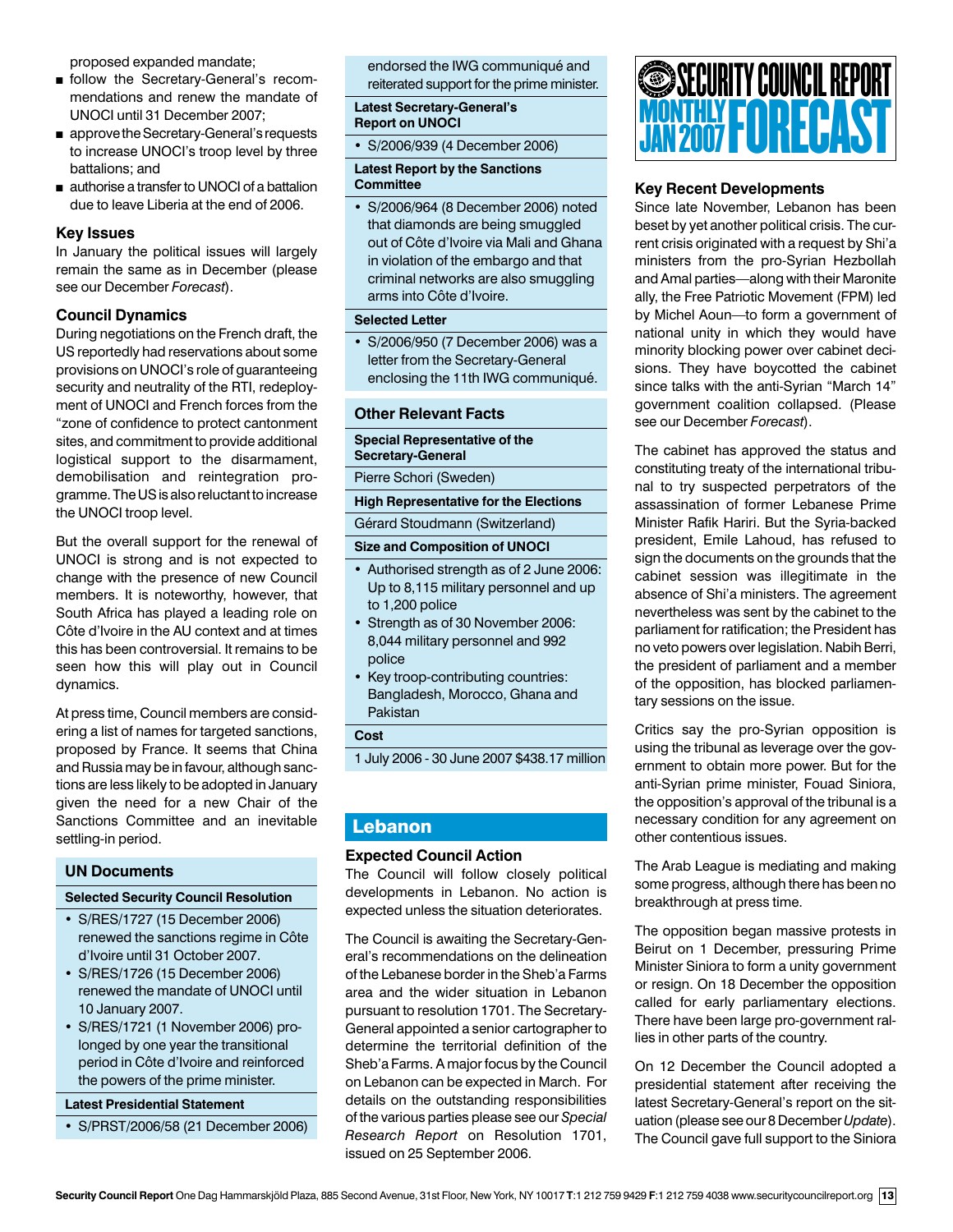government and democratic institutions conforming to the constitution, and condemned efforts to destabilise Lebanon. It expressed deep concern at continuing Israeli violations of Lebanese airspace and unverified reports of illegal movements of arms into Lebanon. The Council called on Syria to reinforce border controls and expressed its intention to consider further steps to implement the arms embargo. It expressed concern at unexploded ordnance specifically mentioning "cluster munitions" in southern Lebanon since last summer, and looked forward to further recommendations on the Sheb'a Farms issue. Finally, the Council asked the Secretary-General to report on a quarterly basis on implementation of resolution 1701 (the next report is now due 1 March 2007).

On 12 December the Council received the sixth report of the UN International Independent Investigation Commission (UNIIIC) on the assassination of Rafik Hariri. Chief Commissioner Serge Brammertz reported that the investigation was now far advanced but for legal reasons revealed few details. He noted that Syrian cooperation with the Commission had been "timely and efficient," but that other states had been uncooperative. Brammertz's appointment has been extended until 15 June 2007.

#### **Options**

It is unlikely that the Council will consider action in January unless the political situation deteriorates or there are major incidents either involving arms smuggling or Israeli violations, in particular any incident relating to Israeli over-flights.

#### **Key Issues**

Council members are concerned about the political situation and want to play a positive role but, at this sensitive stage, do not want to be accused of engaging in any outside interference that could provide Hezbollah with additional arguments to oppose the March 14 coalition.

The issue of wider linkages among the various problems in the Middle East, as discussed by the Secretary-General in his briefing to the Council on 12 December, remains on the table. Whether incoming Secretary-General Ban Ki-moon will pursue the same approach remains an important question.

#### **Council Dynamics**

There is no consensus within the Council on how to address the Lebanese political crisis. France, the US and the UK seem

inclined to go further by explicitly supporting the Siniora government. Russia and Qatar appear to be more reluctant.

The arrival of new members in January may shift Council dynamics. South Africa and Indonesia are expected to have a closer interest than their predecessors in Lebanon and the Middle East, including in engagement with Syria and Iran. South Africa, a strong voice within the Non-Aligned Movement, may be more vocal in rejecting outside involvement in Lebanon.

#### **Selected UN Documents**

#### **Security Council Resolutions**

- S/RES/1701 (11 August 2006) called for a cessation of hostilities between Israel and Hezbollah, authorised a reinforcement of UNIFIL and extended the mandate until 31 August 2007.
- S/RES/1680 (17 May 2006) encouraged Syria to delineate its common border with Lebanon and called for further efforts to disband and disarm militias.
- S/RES/1559 (2 September 2004) urged Syria's withdrawal from Lebanon and the disbanding of militias.

#### **Last Presidential Statement**

• S/PRST/2006/52 (12 December 2006) welcomed the Secretary-General's report on resolution 1701 and reiterated its support for the current Lebanese government.

#### **Reports of the Secretary-General on Resolution 1701**

- S/2006/933 (1 December 2006)
- S/2006/730 (12 September 2006)
- S/2006/670 (18 August 2006) Report of the Secretary-General on the Middle East
- S/2006/956 (11 December 2006) stated that the illegal weapons supply to Hezbollah and the Israeli overflights of Lebanese airspace were sources of tensions in Lebanon, and noted that both Iran and Syria had a responsibility to contribute to Lebanon's independence, sovereignty and territorial integrity.

### **Last UNIIIC report**

- S/2006/ 962 (12 December 2006) Letters
- S/2006/998 (14 December 2006) and S/2006/999 (19 December 2006) were letters on the extension of the appointment of Serge Brammertz as UNIIIC's Commissioner until 15 June 2007
- S/2006/937 (4 December 2006) was a letter from Lebanon enclosing a statistical table showing the number of Israeli violations committed in November.
- S/2006/865 (3 November 2006) was a letter from Syria denying the reports of arms shipments from Syria into Lebanon.

#### **Other Relevant Facts**

#### **UNIIIC Chief Commissioner**

Serge Brammertz (Belgium)

#### **Secretary-General's Personal Representative to Lebanon**

Geir O. Pedersen (Norway)

#### **UNIFIL Force Commander**

Major-General Alain Pellegrini (France)

#### **Size and Composition of UNIFIL**

- As of 15 December 2006: 11,018 military personnel including 9,124 ground troops and 1,747 naval personnel
- Troop-contributing countries: Belgium, Bulgaria, China, Denmark, Finland, France, Germany, Ghana, Greece, India, Indonesia, Ireland, Italy, Luxembourg, Nepal, Norway, Poland, Portugal, Spain, Sweden and Turkey

#### **Cost (approved budget)**

1 July 2006 - 30 June 2007 \$97.58 million (gross): this amount does not yet take into account the financial implications of UNIFIL's expansion.

#### **Useful Additional Sources**

■ *Lebanon at a Tripwire*, International Crisis Group, Middle East Briefing No. 20, 21 December 2006.

# **Haiti**

#### **Expected Council Action**

The Secretary-General's report on the UN Stabilization Mission in Haiti (MINUSTAH) will be available in January. However, no formal Council action is expected since MINUSTAH's mandate does not expire until 15 February 2007. Informal discussions in January are likely, particularly among the Group of Friends of Haiti (Argentina, Brazil, Canada, Chile, France, Peru and the US).

#### **Key Recent Developments**

On 15 August, the Council renewed MINUS-TAH's mandate for six months, with new tasks, based on the Secretary-General's recommendations, including:

■ deploying 16 corrections experts to help the government address shortcomings of the prison system;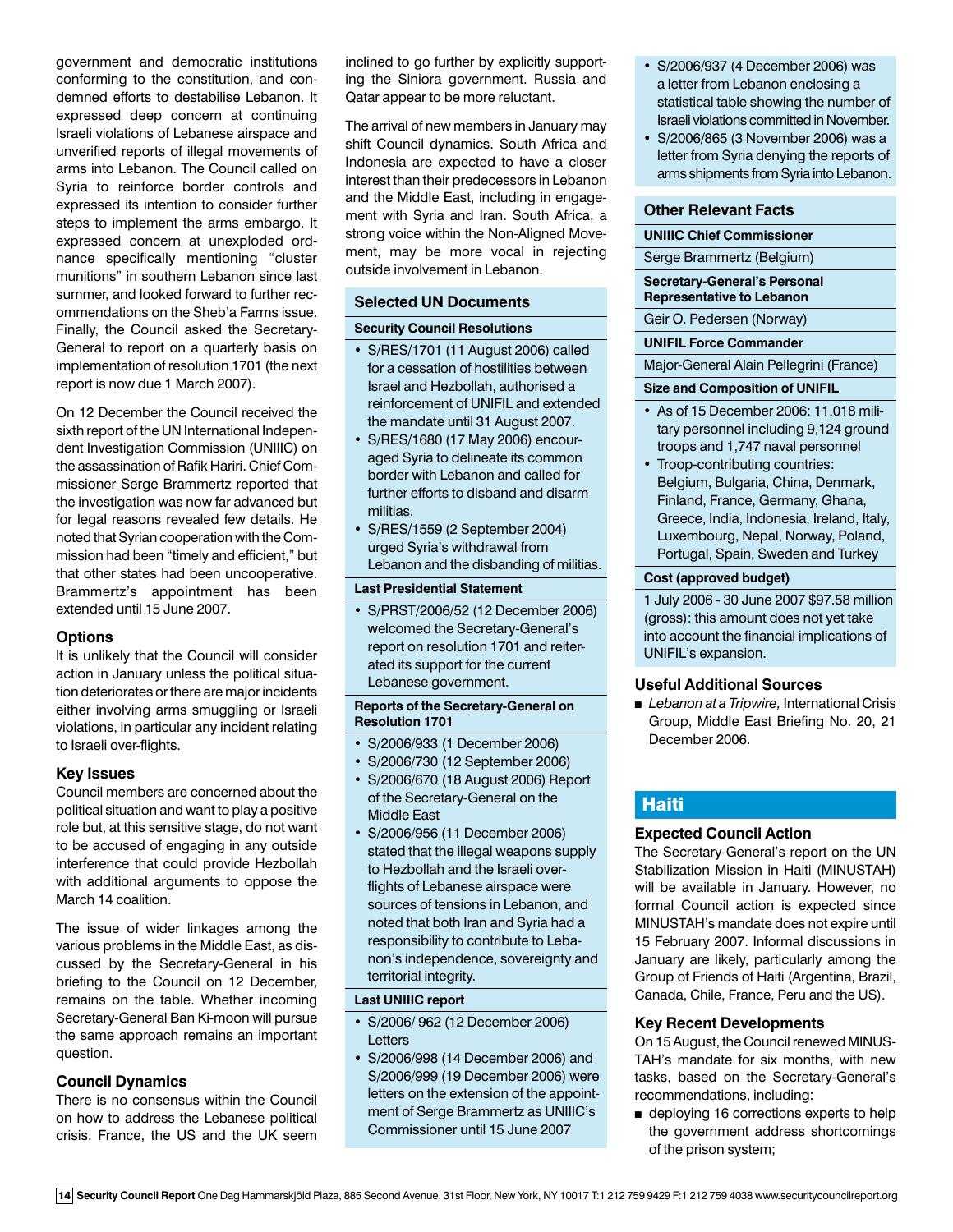- $\blacksquare$  expanding assistance to the government to strengthen state institutions, especially outside the capital;
- $\blacksquare$  maximising the crime prevention role by adding specialised police capacities and expertise in anti-gang operations and corrections;
- adapting its disarmament, demobilisation and reintegration (DDR) programme to local conditions, with emphasis on reducing community violence; and
- **n** providing assistance for the reform of the justice sector.

MINUSTAH's troop levels were reduced by 300 to 7,200 troops while police officers were increased by fifty to 1,951 with a call for more Francophone officers.

The government adopted the National Police Reform Plan on 8 August, but the Strategic Plan for the Reform of Justice has still to emerge.

A National Commission on Disarmament, Dismantlement and Reintegration was created on 29 August by the government. Cooperating with this commission and UNDP, MINUSTAH's DDR unit is now focusing on five areas: the disarming and reintegration of gangs, the re-integration of youth, the re-integration of women, legislation to control arms, and community disarmament. The government has endorsed this program.

The security situation continues to cause problems. In November, two Jordanian MINUSTAH peacekeepers died from injuries received in clashes with gangs in Port-au-Prince. The Council held consultations and issued a press statement on 16 November, reiterating support for the Haitian government and for MINUSTAH.

After several months of delay, municipal and local elections were held on 3 December. Despite some violent incidents and a very low voter turnout, the UN said it was satisfied with the process.

#### **Key Issues**

In January, the Group of Friends is likely to discuss the Secretary-General's recommendations and seek a common position in preparation for Council meetings in February and the renewal of MINUSTAH's mandate.

Several issues are involved.

**n** The size of MINUSTAH: It seems likely that the Secretary-General will recommend that current troop levels remain.

But there is an issue of whether to return to the original level of 6,700 troops and 1,600 civilian police, given that the elections and the electoral process—the main reason for the increase to 7,200 troops—have concluded. Against that, MINUSTAH has been able to improve security in most parts; in the most violent area, the Port-au-Prince neighbourhood of Cité Soleil, the security situation remains extremely fragile.

- **n** The period of the mandate renewal: The Secretary-General is likely to recommend a one-year renewal. However, members will be conscious of traditional concerns by China regarding Haiti's policies towards Taiwan and some assessment of the current state of the issue is likely to figure in informal discussions.
- **Haitian police reform:** The Group of Friends will share assessments of progress.
- **n** Reform of the justice sector: There will be concern that the reform plan has not yet been adopted by the Haitian authorities. The Group of Friends may want to accelerate the process.
- **DDR:** The Group of Friends may also want to discuss the new approach for DDR adopted by MINUSTAH.

#### **Council Dynamics**

Most Council members seem inclined to maintain current MINUSTAH troop levels and are reluctant at this stage to foreshadow any future withdrawal, fearing that it could increase the potential for destabilisation.

But there are different views on priorities for MINUSTAH. The US and the UK attach importance to security issues and regard the DDR process as a main priority. Others believe that strengthening state institutions is the most crucial measure and, accordingly, that police and justice reforms should be priorities. Denmark had put a special emphasis on human rights but will no longer be in the Council. The Latin American countries have stressed that socioeconomic development is the primary goal. Therefore, they support MINUSTAH's labour-intensive quick-impact projects, such as infrastructure rehabilitation, which also have the benefit of reinforcing the visibility and credibility of the international community in Haiti.

Peru will take over leadership on Haiti in the Council when Argentina departs.



# **Underlying Problems**

While the situation in Haiti after the elections is positive in general, significant caution remains due to underlying problems. Violence remains widespread. State institutions are far from stabilised. In 2006 Transparency International rated Haiti as the most corrupt country on earth.

Local and international NGOs believe violence stems from the lack of socioeconomic development, poverty and the absence of a state presence, including the rule of law. Some violence is politically motivated. Also, because DDR programmes had been primarily focused on the former Haitian army, other factions behind much of the violence have not been addressed. Today, the main problem seems to be that DDR programmes still do not provide gang members, especially gang leaders, with incentives to cease their activities.

On the economic front, it is noteworthy that during a donors' conference in Madrid on 29 November, Haitian Prime Minister Jacques Edouard Alexis said that 99 percent of the pledges made in July 2006 had still not been met.

# **Selected UN Documents**

**Most Recent Security Council Resolution**

• S/RES/1702 (15 August 2006) prolonged the mandate of MINUSTAH for six months with the intention to renew for further periods.

**Most Recent Presidential Statement**

• S/PRST/2006/22 (15 May 2006) congratulated René Préval on his inauguration as president of Haiti and underlined that many challenges remain to be tackled.

**Latest Secretary-General's Report**

• S/2006/592 (28 July 2006)

#### **Latest Letter**

• S/2006/726 (31 August 2006) was a letter from the Secretary-General conveying a letter from Haiti confirming the adoption of the police reform plan and enclosing a copy of the plan.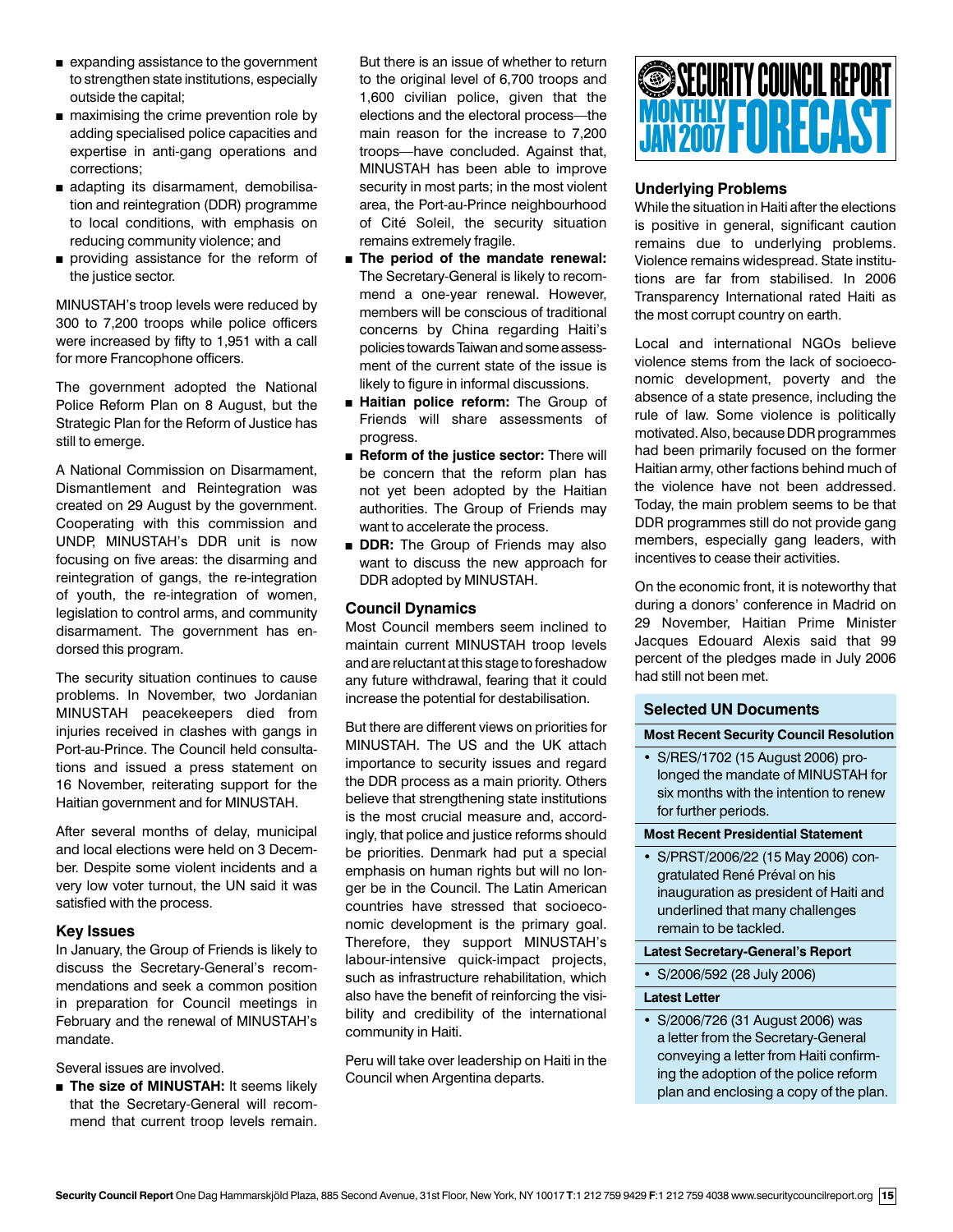#### **Other Relevant Facts**

**Special Representative of the Secretary-General**

Edmond Mulet (Guatemala)

#### **Force Commander**

Lieutenant General José Elito Carvalho Siqueira (Brazil)

# **Size and Composition of Mission**

- Current strength (30 November 2006): 8,360 total uniformed personnel, including 6,668 troops and 1,692 police
- Key troop contributing countries: Brazil, Uruguay, Sri Lanka, Jordan, Nepal, Argentina, Chile

#### **Cost**

1 July 2006 - 30 June 2007: \$510.039 million

#### **Useful Additional Sources**

- <sup>n</sup> *Disarmament, Demobilisation and Reintegration: What Role Should the EU Play in Haiti? Recommendations for Change,*  Action Aid International, October 2006.
- *Haiti: Security and the Reintegration of the State,* International Crisis Group, Latin America/Caribbean Briefing No. 12, 30 October 2006.

# Democratic Republic of the Congo

### **Expected Council Action**

The Secretary-General's report on the future of the UN Mission in the DRC (MONUC) is expected in January. Some discussion is possible, but decisions are more probable in February since MONUC's mandate expires on 15 February.

However, at press time, Council members seemed ready to agree on re-hatting to MONUC the troops borrowed from the UN Operation in Burundi (ONUB), which expires on 31 December.

The Group of Experts' midterm sanctions report, expected for January, will include recommendations adjusting the sanctions to better curb the illegal use of natural resources to finance militias in the east. Action by the sanctions committee does not seem likely in January.

#### **Key Recent Developments**

On 26 November, the DRC's Supreme Court confirmed President Joseph Kabila's victory in the presidential elections. Rival candidate Jean-Pierre Bemba is reported to be interested in leading the opposition and running for the Congolese senate in elections at provincial assemblies in late December.

The Secretariat has started consultations with the new government and key stakeholders on the future of MONUC.

The mandate of the EU force in the DRC (EUFOR RD Congo) expired on 30 November. Withdrawal should be completed by January.

In late November, fighting broke out in the eastern province of North Kivu, pitting government forces against militias loyal to dissident General Laurent Nkunda, displacing 150,000. After MONUC troops intervened, the militias seemed to retreat. Observers note that the government has been trying to persuade Nkunda to integrate into the new army. At press time, it seems that a cessation of hostilities deal was reached on 20 December.

Accountability concerns have arisen over the appointment of reported serious human rights violators—including Kyungu Mutanga (alias Gédéon), Peter Karim and Matthieu Ngudjolo (listed in the DRC sanctions list) for positions in the Congolese armed forces. Violators could receive amnesties as part of the cessation of hostilities and integration of Ituri militia in the army, following agreement in early December to disarm and demobilise about 5,000 militiamen.

The second Great Lakes summit took place on 14-15 December in Nairobi. The DRC, Burundi, Rwanda, Uganda and Tanzania signed a security, stability and development pact, with reports of agreement on a security action plan to disarm militias and to "refrain from, prevent and punish" serious crimes. A secretariat, expected to be based in Burundi under Ambassador Liberata Mulamula of Tanzania, will be responsible for follow-up on implementation. In a statement after an open debate on 20 December, the Council commended the countries in the region for the conclusion of the summit and extended the mandate of the Office of the Special Representative of the Secretary-General (SRSG) for the Great Lakes for a final period until 31 March 2007, "with a view to ensuring regional ownership of the follow-up mechanism and completing successfully the transition to the Conference Secretariat."

#### **Options**

Options for the Council include the following:

- Deciding when to withdraw MONUC. This could involve consolidation over two to three years—following the model of the UN Mission in Liberia (UNMIL)—then substantial phasing down in parallel with progress on security and subject to peacebuilding benchmarks.
- **Deciding future activities, perhaps with** emphasis on disarmament, demobilisation, repatriation, reinstallation and reinsertion (the revised UN DDR standards issued in December 2006 are timely in this regard), security sector reform (SSR), extending state authority and good governance. It seems unlikely that MONUC will be involved in forceful disarmament. SSR activities seem likely to concentrate on police training.
- **Furthering work on sanctions, including** consultations with the new government about possible targeted lists under resolutions 1649 and 1698 and measures on natural resources. (The 18 July report of the Group of Experts recommended that the Council declare illegal exploitation of natural resources a sanctionable act.) This may require consultations with the new government, but its position is unclear.

#### **Key Issues**

The key issue will be MONUC's post-election role in maintaining security and helping consolidate state institutions in the DRC.

Cost and management pressures on the UN's limited peacekeeping resources and pressure from other crises are likely to be increasingly important issues in future discussions.

#### **Council and Wider Dynamics**

Positions on MONUC's future are unlikely to emerge until both the recommendations of the Secretary-General and the new government's position become clear. There is concern about the Burundi precedent, where the new government's decision to go it alone within one year is already leading to heightened concern about human rights, governance and long-term stability.

Most Council members expect the UK, the US and France to propose names for additional lists for targeted sanctions lists. When, or if any proposals will emerge remains unclear. There is enthusiasm for measures on natural resources as a necessary step towards bringing stability to the DRC, but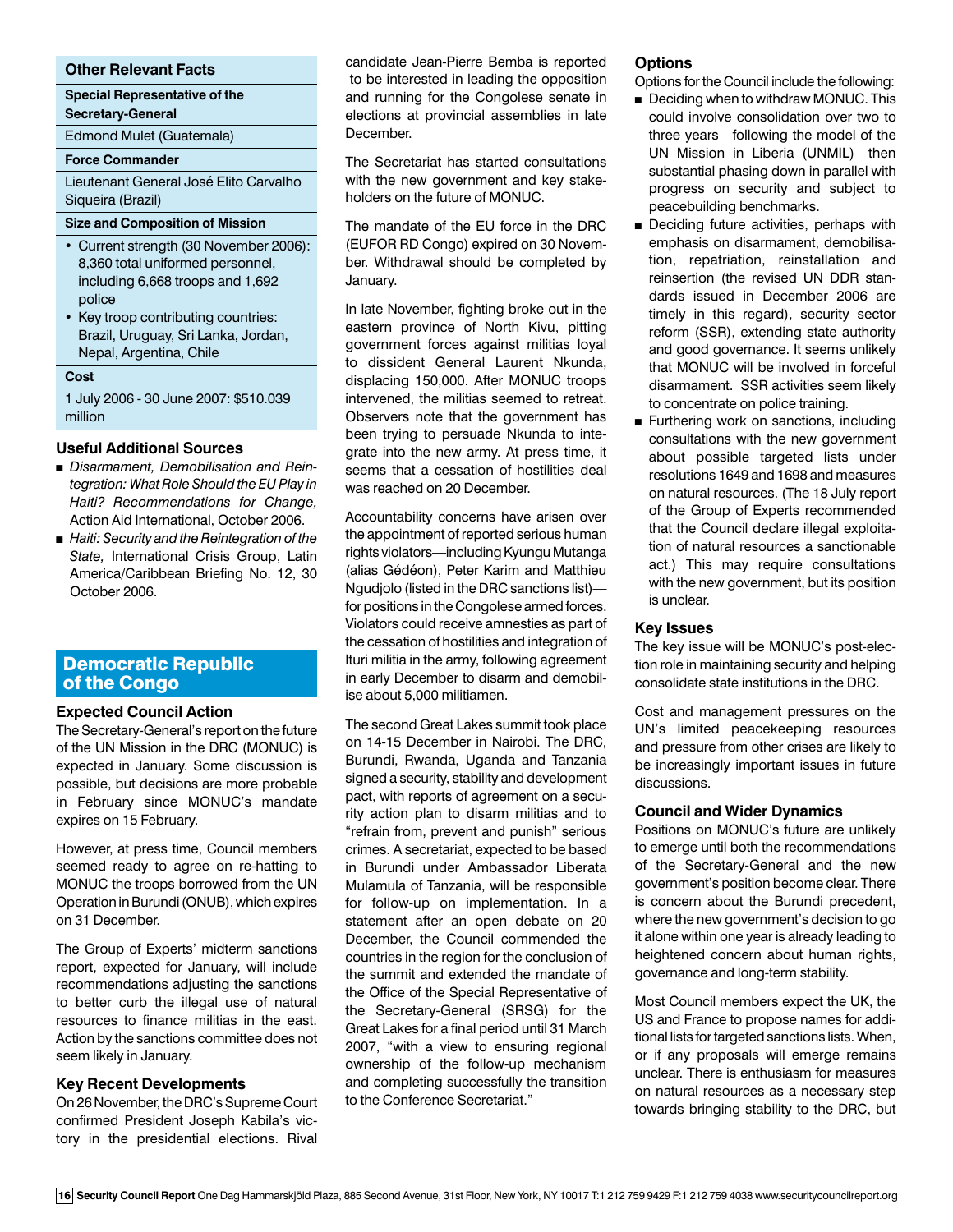it is unclear whether members would want to focus on that at this point. Most members are likely to be guided by the DRC government's position on this matter.

### **UN Documents**

#### **Selected Security Council Resolutions**

- S/RES/1711 (29 September 2006) extended MONUC until 15 February.
- S/RES/1698 (31 July 2006) strengthened sanctions, expressed intention to consider measures over natural resources and renewed the sanctions regime and the mandate of the Group of Experts until 31 July 2007.
- S/RES/1671 (25 April 2006) authorised the deployment of EUFOR RD Congo.
- S/RES/1669 (10 April 2006) authorised the borrowing of ONUB forces.
- S/RES/1649 (21 December 2005) strengthened sanctions and requested the report on foreign armed groups.
- S/RES/1635 (28 October 2005) and 1621 (6 September 2006) authorised temporary increases in MONUC's strength for the elections.
- S/RES/1565 (1 October 2004) revised MONUC's mandate set forth in S/ RES/1493 (28 July 2003) and 1291 (24 February 2000).

#### **Selected Presidential Statement**

• S/PRST/2006/57 (20 December 2006) commended the countries in the Great Lakes for the conclusion of the second summit and extended the mandate of the SRSG for the Great Lakes until 31 March 2007.

# **Selected Secretary-General's Reports**

- S/2006/759 (21 September 2006) was the latest MONUC report.
- S/2006/310 (22 May 2006) was a report on foreign armed groups in the DRC.

#### **Other**

- S/2006/892 (15 November 2006) is the Secretary-General's request for the rehatting of ONUB forces as MONUC.
- S/2006/525 (18 July 2006) is the latest report of the Group of Experts.

For full historical background, please refer to our April, September and December 2006 *Forecasts.*

#### **Other Relevant Facts**

**Special Representative of the Secretary-General and Head of Mission**

William Lacy Swing (US)

#### **Size, Composition and Cost of Mission**

- Authorised strength: 17,398 military and 1,316 police
- Strength as of 30 September 2006: 17,390 military and 1,075 police
- Main troop contributors: Pakistan, India, Uruguay and South Africa
- Cost: 1 July 2006 30 June 2007 US\$ 1.138 billion

#### **Duration**

• 30 November 1999 to present, mandate expires on 15 February 2007

#### **Useful Additional Sources**

- Global Witness (www.globalwitness.org), information on natural resources and conflict in the DRC
- Great Lakes Summit website (www.icglr. org)

# Georgia

#### **Expected Council Action**

The Council is expected to receive the Secretary-General's quarterly report on the UN Observer Mission in Georgia (UNOMIG) and a briefing from the Secretary-General's Special Representative, Jean Arnault. Discussion is expected on the Kodori Valley and ways of restarting dialogue between Georgia and the Abkhazia. UNOMIG's mandate expires on 15 April 2007.

#### **Key Recent Developments**

Tensions have increased since the last UNOMIG report. Dialogue between the parties has been suspended since July when Tbilisi sent troops into the upper Kodori Gorge, arguing this was for legitimate law enforcement purposes. Georgia is willing to resume discussions, but Abkhaz leaders have refused until the troops are withdrawn. Without regular access to the upper Kodori Valley, UNOMIG has found it difficult to assess the situation.

On 11 December the de facto Abkhaz authorities suspended border crossings and threatened to cut off hydroelectric power to Georgia after the arrest of the *de facto* head of the Gali district administration for alleged drug trafficking.

Georgia's parliament condemned the Russian Duma's resolutions of 6 December



calling for recognition of the secession of Abkhazia and South Ossetia from Georgia and the possible incorporation of these provinces into Russia.

On 13 October, the Council in resolution 1716 encouraged the resumption of joint patrols on 12 October by UNOMIG and Commonwealth of Independent States (CIS) peacekeepers in the upper Kodori Valley. But so far, only one joint patrol has taken place due to the current tensions and the underlying Georgian concern that the CIS peacekeepers are Russian. (Georgia continues to push for their replacement by an international force.)

On 26 October, UNOMIG investigated reports that three rockets had been launched from Abkhazia into the upper Kodori Valley.

Russia has maintained the retaliatory measures it imposed against Georgia in October after Georgian authorities briefly held four Russian soldiers on espionage charges.

#### **Key Issues**

The major issue is how to restart dialogue between Georgia and the Abkhazia. One obstacle since July, when Georgia sent troops into the upper Kodori Gorge, has been the dispute over whether this violated the 1994 Moscow Agreement between Georgia and Abhazia.

Russia's increasingly robust position on breakaway states will be on the minds of many Council members. It has become clear that Russia will support cases like Abhkazia and South Ossetia where independence is being pursued. (Russia has also welcomed recent referenda in Transdnestria in Moldova and South Ossetia supporting independence.)

# **Council Dynamics**

Traditionally, this issue is discussed by the Group of Friends (France, Germany, Russia, the UK, the US and, in New York, Slovakia) before the Council meets. The Group is expected to meet in Geneva in January, when the agenda will include confidencebuilding measures leading to the resumption of dialogue and the internationalisation of the peacekeeping operation in Abhkazia.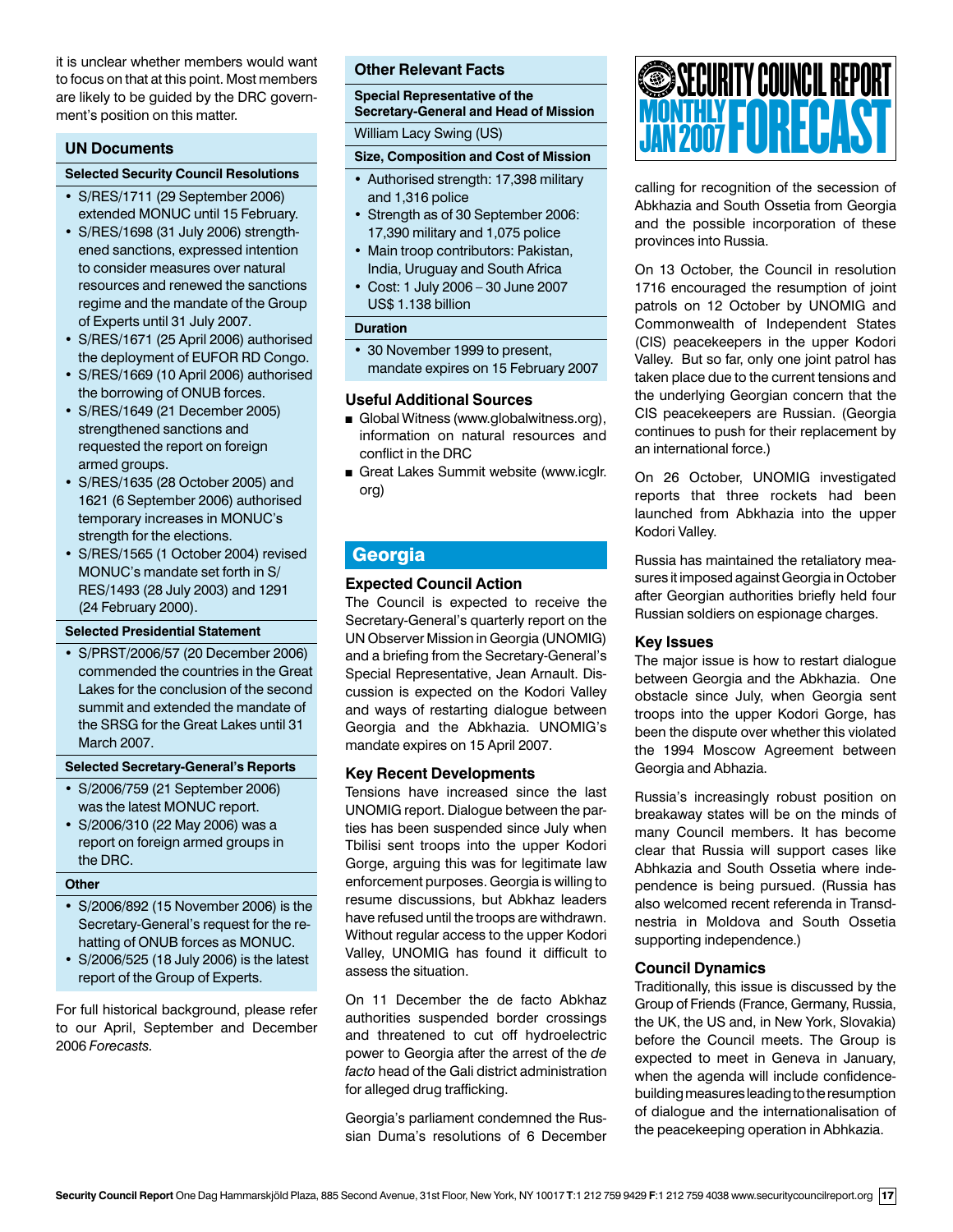The last two renewals of UNOMIG's mandate have been complicated by Georgia's close relations with the US and Russia's support for Abkhazia. Deteriorating relations between Georgia and Russia are likely to worsen matters. While January's discussions do not require any decisions since UNOMIG's mandate continues until April, some positive Council contribution at this stage could help avoid a volatile discussion when the mandate expires.

#### **UN Documents**

#### **Latest Security Council Resolution**

• S/RES/1716 (13 October 2006) extended UNOMIG's mandate until 15 April 2007 and expressed concern about Georgian action in the Kodori Valley in July 2006.

#### **Selected Letters**

- S/2006/880 (2 November 2006) was a letter from GUAM (Georgia, Ukraine, Azerbaijan and Moldova) containing the statement made at the Council of Ministers for Foreign Affairs of the CIS welcoming Georgia's decision to return Russian servicemen who had been detained in Georgia.
- S/2006/845 (25 October 2006) was the letter from the Ministry of Foreign Affairs of Georgia regarding the bombing of the upper Kodori village of Azhara.
- S/2006/807 (13 October 2006) was the letter transmitting the statement from the Georgian Foreign Ministry on resolution 1716.

#### **Selected Secretary-General's Report**

• S/2006/771 (28 September 2006) was the latest Secretary-General's report.

For historical background and a more complete list of documents please see our January, March, July and October 2006 *Forecasts* and the 12 October *Update*.

#### **Other Relevant Facts**

#### **Special Representative of the Secretary-General and Head of Mission**

Jean Arnault (France)

#### **UNOMIG: Size and Composition**

- Authorised strength as of 31 August 2006: 135 total uniformed personnel, including 121 military observers and 12 police
- Key troop contributors: Germany, Pakistan and Bangladesh

#### **Duration**

August 1993 to present

### **Cost**

1 July 2006 - 30 June 2007: \$34.83 million (gross)

# **Other Facts**

Size of CIS troops: about 1,800 Russian troops

# North Korea

#### **Expected Council Action**

No Council action is expected, provided that the six-nation talks on North Korea's nuclear programme are sustained. However, the Sanctions Committee will report on implementation of resolution 1718.

#### **Key Recent Developments**

On 18 December, six-nation talks between the US, Russia, Republic of Korea (South Korea), Japan and the Democratic People's Republic of Korea (North Korea) resumed in Beijing. The talks were suspended in November 2005 when North Korea refused further participation until the US lifted financial restrictions against eight firms linked to North Korea and on North Korean accounts in the Banco Delta Asia in Macau. The US agreed to have bilateral discussions of the restrictions on the sidelines of the December talks.

At the opening of the 18 December discussions, North Korea demanded that UN sanctions and US financial restrictions be lifted, and asked for a nuclear reactor to generate electricity. The other five indicated that North Korea should begin to implement the September 2005 agreement under which it agreed to dismantle its nuclear weapons programme in exchange for aid and security guarantees.

The US offered to normalise relations with North Korea if it halts its nuclear programme but wanted to consider the financial restrictions issue separately from denuclearisation. North Korea, on the other hand, was reluctant to discuss dismantling its nuclear programme until the US financial restrictions were lifted.

The Sanctions Committee on the Democratic People's Republic of Korea has had little output in November and December. In October it adopted lists of prohibited trade items in nuclear, chemical and biological materials. Since then, the Committee has focused on its internal procedure, including guidelines for implementing resolution 1718. The drop-off in momentum may be related in part to other Council priorities, but probably also reflects a basic level of satisfaction with the results so far in bringing North Korea to the table.

Resolution 1718 of 14 October 2006 called upon member states to report within thirty days of its adoption on steps taken to implement its provisions. Forty countries have sent reports to the Committee.

The incoming Secretary-General Ban Kimoon hinted that the issue of North Korea may be a priority for him and that he may decide to appoint an envoy. Some member states are already saying that, as a former close participant in the issue as South Korea's foreign minister, it would be preferable for the Secretary-General to take a low-key approach.

#### **Options**

If the six-nation talks go well, the Council is unlikely to want to explore additional options. The Committee's report would simply be received without pressing for further recommendations.

However, if the talks collapse or make little progress, pressure to intensify implementation of resolution 1718 is likely. Options would include:

- **n** requesting the Committee to agree on guidelines and report back within a specified period of time;
- **n** requesting the Committee to designate individuals and entities to be subject to sanctions and bans; and
- n requesting the Committee to recommend measures to strengthen resolution 1718.

#### **Key Issues**

The key issue for the Council will be responding to the developments, or lack thereof, at the talks in Beijing. A subsidiary issue will be whether the five sitting at the table with North Korea share a common view of progress and, if so, whether they agree that the application of pressure would be useful or not.

In the interim, progress on designating individuals or entities subject to restrictions and bans is likely to proceed at a deliverable pace. So far, only Japan has submitted a list for consideration.

#### **Council Dynamics**

Resolution 1718 required protracted negotiations before unanimous adoption. Since then, China and the US have worked together and appear to have similar goals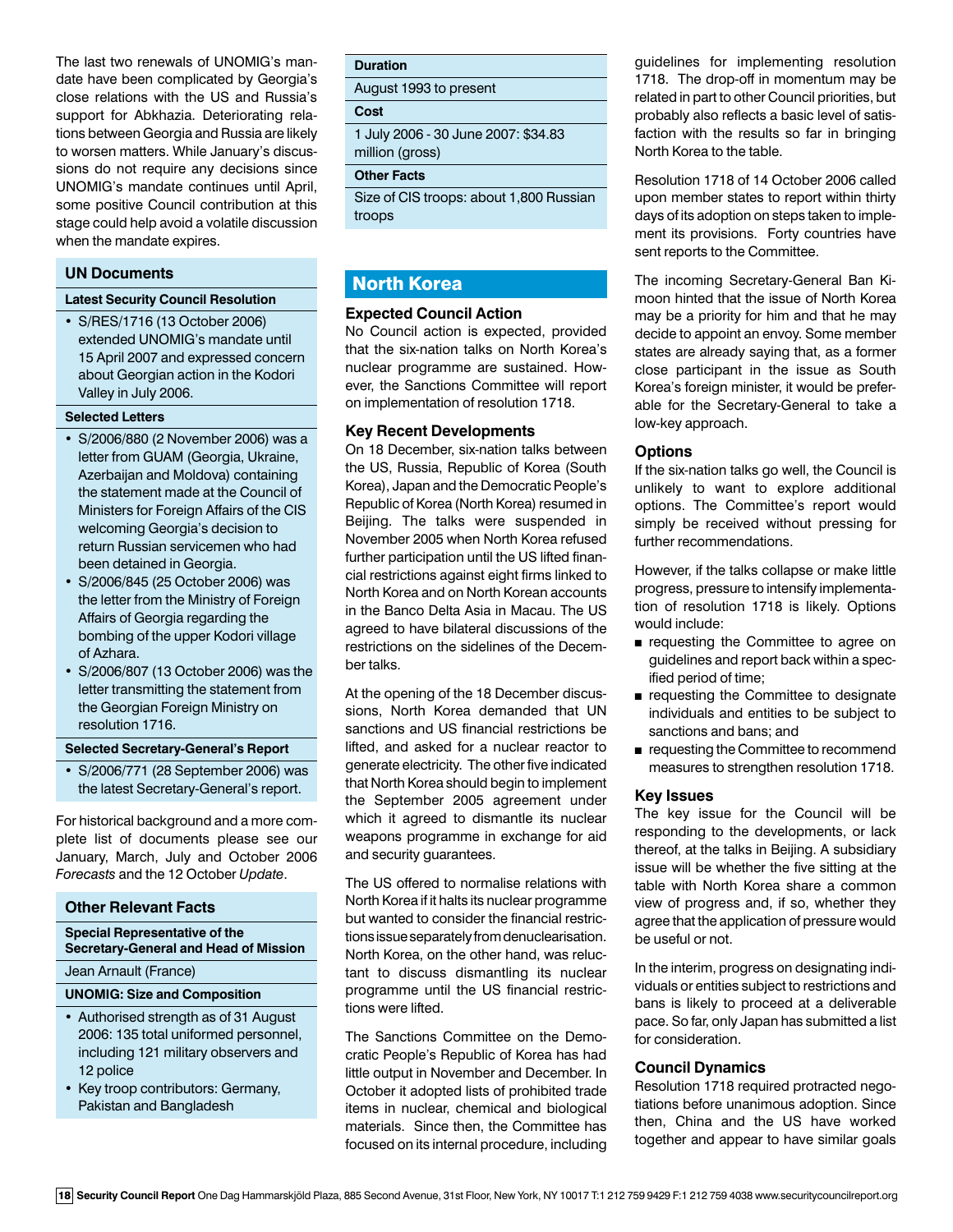with respect to North Korea's nuclear programme. China's willingness to put pressure on North Korea has been crucial in getting it to come back to the table, as has US willingness to engage in bilateral discussions. Russia has sent out mixed messages. It sees the main objective of resolution 1718 as a political resolution of the nuclear situation. On the other hand, it did not easily agree on the original list of biological and chemical banned items (which may have something to do with its origins in the Australia Group, to which Russia does not belong). It insisted on a new list with Russian input. Given the technical nature of the Committee's work and the absence of a group of experts, some Committee members have found it difficult to contribute without a disarmament expert on their team.

#### **Underlying Problems**

There are an estimated 100,000 North Korean refugees in China and 9,000 in South Korea. With acute food shortages, caused partly by recent flooding and suspension of South Korean rice aid, additional refugees are possible during the current winter. The UN sanctions do not apply to food. However, agencies like UNICEF are concerned that in the current environment donors will stand back.

# **UN Documents**

#### **Selected Security Council Resolutions**

- S/RES/1718 (14 October 2006) expressed grave concern over North Korea's nuclear test, imposed sanctions and set up a Sanctions Committee.
- S/RES/1695 (15 July 2006) condemned North Korea's launch of ballistic missiles.
- S/RES/825 (11 May 1993) called upon North Korea to reconsider withdrawing from the Non-Proliferation Treaty (NPT) and to honour its non-proliferation obligations under the NPT.

#### **Presidential Statements**

• S/PRST/2006/41 (6 October 2006) was the statement expressing concern over North Korea's declaration that it would conduct a nuclear test.

#### **Selected Letters**

• S/2006/481 (4 July 2006) was the letter from Japan requesting a meeting of the Council after North Korea launched ballistic missiles.

#### **Other**

- S/AC49/2006/1 through S/ AC49/2006/16 were letters submitting reports from UN member states on implementing resolution 1718.
- SCA/6/06(9) (1 November 2006) was the *note verbale* to UN member states on the need to report to the Council within 30 days of the adoption of resolution 1718.
- S/2006/853 (1 November 2006) and Corr. 1 (1 November 2006) contained the list of chemical and biological items, materials, equipment, goods and technologies related to weapons of mass destruction programmes; these lists supersede S/2006/816 mentioned in resolution 1718.
- S/2006/833 (20 October 2006) was the note from the president of the Council on the election of the chairman and vice-chairman for the Sanctions Committee on the Democratic People's Republic of Korea.
- S/2006/815 (13 October 2006) contained the ballistic missile programmes list.
- S/2006/814 (13 October 2006) contained the nuclear programmes list.
- The joint statement of the fourth round of the six-nation talks can be found at http://www.state.gov/r/pa/prs/ ps/2005/53490.htm.
- The text of North Korea's withdrawal from the NPT on 10 January 2003 can be found at http://cns.miis.edu/ research/korea/nptstate.htm.

For historical background please refer to our November *Forecast.* 

# Targeted Sanctions: Listing/ De-listing and Due Process

On 19 December the Council established in resolution 1730 "a focal point" within the UN Secretariat to process submissions for de-listing under resolution 1267 (Al-Qaida and Taliban sanctions) and other sanctions resolutions. The Council also directed other sanctions committees to revise their guidelines for listing and delisting. This action followed unheralded but important changes to the listing process which were promulgated on 29 November.

Human rights organisations, the legal community, scholars, and many UN member states have long criticised the Council for the lack of due process and transparency in

# MONTHLY **FORECAST** SECURITY COUNCIL REPORT JAN 2007

placing (listing) and removing (de-listing) names of individuals and entities targeted for sanctions. The Secretary-General's High Level Panel on Threats, Challenges and Changes in 2004 and the 2005 World Summit Outcome document called for fair and clear procedures. In 2006, the Council itself stressed this need and asked the Committee in a presidential statement to work on improved guidelines for listing and de-listing.

# **The 1267 Committee Experience**

Established in 1999 by resolution 1267 to monitor the implementation of aviation and financial sanctions imposed on the Taliban regime in Afghanistan for harbouring Usama bin Laden, the Committee established and maintains the Consolidated List of individuals and entities to which sanctions measures apply. The List is updated periodically. Names are added and, on rare occasions, removed. Subsequent resolutions, after 11 September 2001, expanded and strengthened the measures such as the travel ban, assets freeze and arms embargo on Al-Qaida, Usama bin Laden and the Taliban. In particular, resolution 1390 of January 2002 extended the applicability of the Taliban sanctions to "the Al-Qaida network" and "other individuals, groups, undertakings and entities associated with them", dramatically increasing the pool of potential targets for the sanctions.

The Committee decides by consensus whether to place an individual or entity on the List according to information provided by a UN member state known as the designating state. De-listing can occur only by the unanimous consent of Committee members or by a decision of the Security Council.

A growing body of criticism has been levelled at the 1267 Committee mostly concerning the secrecy surrounding the rationale for designation and the lack of transparency and due process in listing and de-listing. Some listed individuals claim mistaken identity and deny having any association with terrorism or terrorist groups. Lives have been disrupted and entities unable to conduct business due to assets freezes and travel bans. This has resulted in a number of legal challenges, which generated pressure on the UN to review the process of listing and de-listing.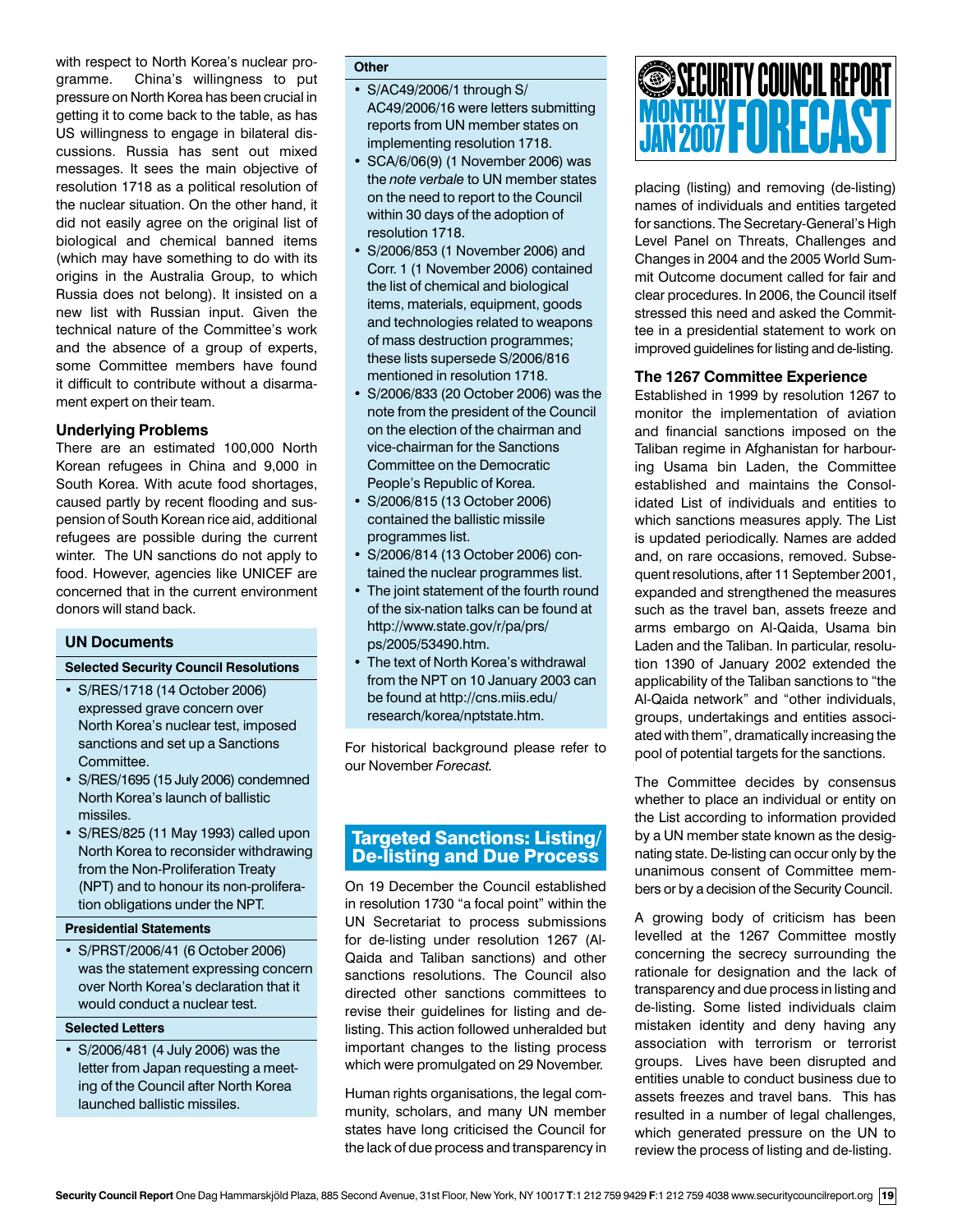#### **Response of the UN System**

In 2004, the report of the Secretary-General's High Level Panel on Threats, Challenges and Change noted "the way entities or individuals are added to the terrorist list maintained by the Council and the absence of review or appeal for those listed raise serious accountability issues and possibly violate fundamental human rights norms and conventions." The Panel recommended that the "Al-Qaida and Taliban Sanctions Committee should institute a process for reviewing cases of individuals and institutions claiming to have been wrongly placed or retained on its watch lists."

The 2005 World Summit Outcome document called "upon the Security Council, with the support of the Secretary-General, to ensure that fair and clear procedures exist for placing individuals and entities on sanctions lists and for removing them, as well as for granting humanitarian exemptions."

Following the 2005 Summit, the Secretariat's Policy Committee (chaired by the Secretary-General, comprising some 12 top UN officials with political responsibilities) asked the Office of Legal Affairs (OLA) to address the problem. It was widely anticipated that OLA would develop clear listing and de-listing criteria in response to the Summit Outcome Document. OLA was also expected to consider a submission from the Office of the High Commissioner for Human Rights.

OLA commissioned Professor Bardo Fassbender of the Institute of International and European Law, Humboldt University (Germany) to prepare a study on due process. His draft report, *Targeted Sanctions and Due Process,* was reviewed by a group of international law experts at a special seminar arranged by OLA. The final report was expected to be reviewed by the Policy Committee when the Secretary-General was to make recommendations to the 1267 Committee. These were to include elements of procedural and substantive due process absent from the listing and de-listing procedures of the Committee.

However, this approach was derailed when the 1267 Committee decided that it would consider only proposals put forward by Committee members, so the Fassbender report was shelved.

#### **Response in the 1267 Committee: Listing**

After several months of discussions, the Committee agreed in July 2006 on

amendments to listing guidelines but these were not formally promulgated until 29 November 2006 when they were posted on the Committee website. The new Consolidated List section, "Guidelines of the Committee for the conduct of its work", established new standards for listing. Designating countries now have to provide more detailed information about individuals and entities to be listed. They have to provide a statement of case that forms the basis or justification for the listing in accordance with relevant resolutions. This has to include as much detail as possible, including specific findings demonstrating the association or activities alleged, and the nature of supporting evidence and supporting evidence or documents that can be supplied. The designating state is also required to inform the Committee of what portion of the statement may be publicly released to member states.

While not reaching judicial evidentiary standards, the details and quality of the information required under the amended guidelines, including the potential for increased transparency given possible public release, seem to be a marked improvement. However, the process has no provision for the targeted persons to present submissions or even to be informed that measures against them are being taken.

The new guidelines essentially apply only to new listings. However there is a possibility of review of old listings that have not been updated for four years. No specific mechanism was established to review old listings to ensure that they met the new standards, except that the Secretary-General has been asked to circulate a list of names on the Consolidated List that have not been updated in four or more years, and a review would be undertaken by the Committee at the request of a member of the Committee.

A general review would be a major undertaking as many designated individuals and entities (487 as of 6 December 2006) were placed on the Consolidated List without the designating country providing the Committee with adequate supporting information and evidence.

#### **De-listing**

Discussion of the de-listing process proved much more contentious. It seems that Committee members accepted that the due process issues with listing (absence of opportunity to be informed in advance and to present submissions) would be

tolerable, given the risk of persons and assets moving to other jurisdictions, provided reasonable processes existed for persons to challenge their listing. This, however, has shifted the hard debate to de-listing.

The Committee decided to rely exclusively on draft proposals provided by its own members and to exclude consideration of other efforts to provide guidance. The Fassbender report—as well as an initiative of the governments of Germany, Sweden and Switzerland in collaboration with the Watson Institute for International Studies at Brown University (USA)—on the due process implications of listing and de-listing, appear to have been largely ignored. The latter paper benefited from discussions involving experts and others having broad experience with the design and implementation of sanctions and the listing and de-listing processes, and included significant input by Hans Corell, the former Legal Counsel of the UN.

During 2006, the Committee spent much time discussing a draft proposal first submitted by France and joined by the US to establish "a focal point" within the UN Secretariat to process submissions for de-listing. Resolution 1730 now establishes this focal point and the annex to the resolution contains new "de-listing procedures" to guide the focal point. The focal point will serve as a clearing house within the Secretariat for the receipt of applications and it will also act as a facilitator of consultations between the designating country and the requesting country.

It seems the Council was not ready to create a review mechanism. Instead, delisting decisions remain with the Committee and ultimately with the Security Council itself. It would be a stretch to conclude that the new "de-listing procedures" fully respond to due process concerns as those are commonly understood. Under this scheme, the outcome of each request will still be determined by the Council member who proposed listing as a result of the consensus rule in the committees.

During the deliberations, Qatar offered counter-proposals to the French-US proposal. These would have established a focal point "composed of independent experts with appropriate experience in criminal, administrative and international law, to receive and review de-listing requests from petitioners or their representatives and make its recommendations accordingly."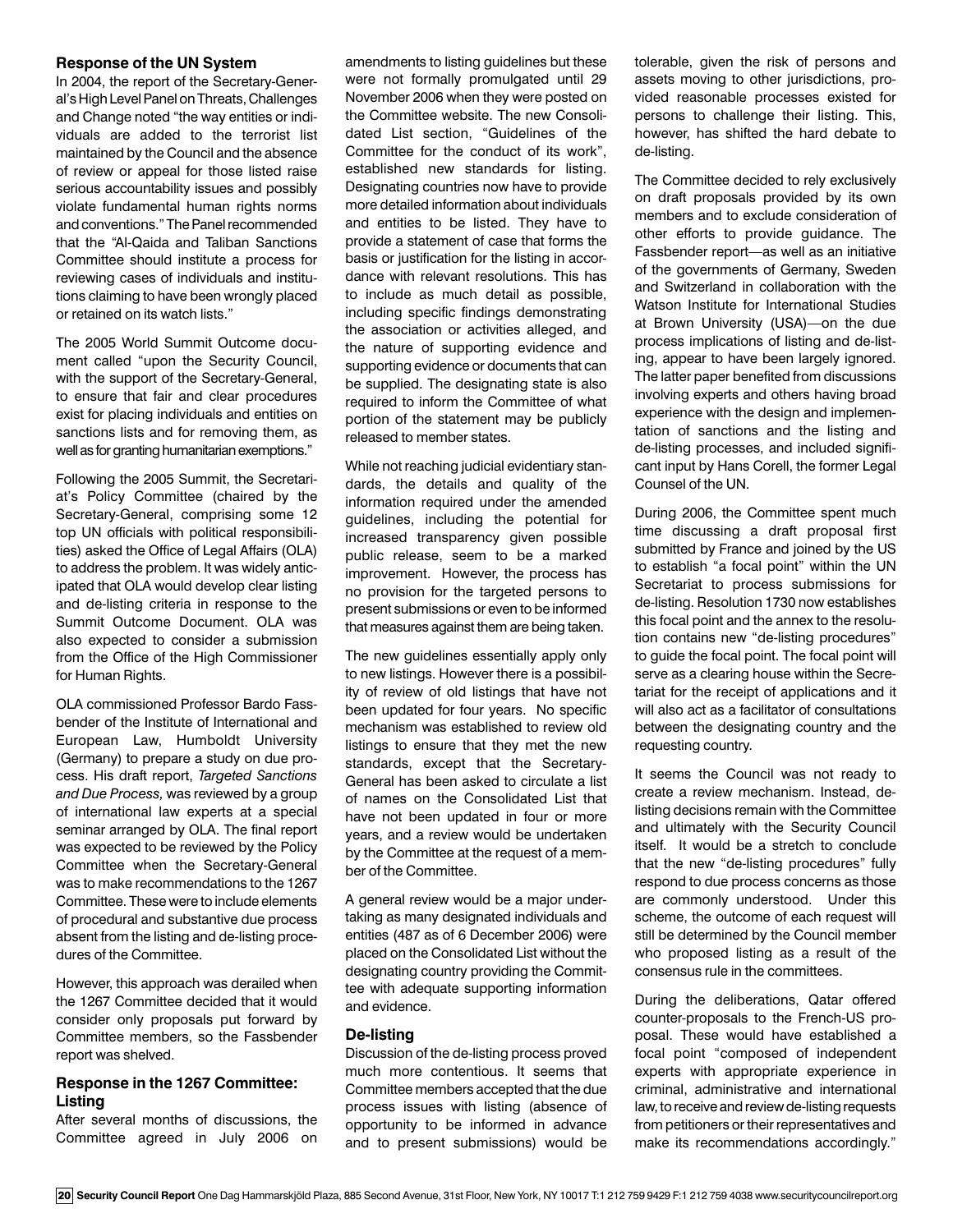It would have allowed direct access to an independent review process without the necessity of relying on a requesting government that might be constrained due to bilateral or other considerations. Under this proposal, the focal point would establish its own rules and procedures and criteria for de-listing in accordance with applicable international standards.

Under this proposal, rather than playing a procedural role as a clearing house and facilitator of the process, it would have a more substantive function in the de-listing process. But even under this proposal, in practice, most recommendations would remain subject to the decision-making procedures of the Committee and the Security Council, including the consensus rule in the Committee in the former and the veto power of the P5 in the latter. If the designating country is a permanent Council member, that member would retain the power to deny a de-listing request regardless of the recommendation of the "independent experts".

While the Council spent much time in 2006 on listing and de-listing procedures, the agreed procedures seem unlikely to quell the concerns of the wider international community and may not be enough to ward off legal challenges.

#### **UN Documents**

#### **Selected Security Council Resolutions**

- S/RES/1730 (19 December 2006) established "a focal point" within the UN Secretariat to process submissions for de-listing under Council resolutions involving targeted sanctions.
- S/RES/1617 (29 July 2005) significantly broadened the mandate of the 1267 Committee and the Monitoring Team, further defined further the sanctions' primary targets, and provided some elaboration on the listing/de-listing procedures.
- S/RES/1526 (30 January 2004) strengthened the mandate of the Committee, made more specific the applicable sanctions measures, and established the Analytical Support and Sanctions Monitoring Team.
- S/RES/1455 (17 January 2003) enhanced the monitoring role of the Committee and urged states to report progress on implementation of the sanctions.
- S/RES/1390 (16 January 2002) extended the financial measures, broadened the travel ban and arms

embargo, and requested states to report to the Committee.

- S/RES/1333 (19 December 2000) imposed an arms embargo on the Taliban, a travel ban on its senior officials, and a freeze on the financial resources of Usama bin Laden and individuals and entities associated with him.
- S/RES/1267 (15 October 1997) established the Sanctions Committee and imposed sanctions on the Taliban

#### **Presidential Statement**

• S/PRST/2006/28 (22 June 2006) asked the 1267 Committee to continue to work on its listing and de-listing procedures.

#### **Other Selected Documents**

- SCA/2/06 (11) (17 July 2006) was a *note verbale* from the Chairman of the 1267 Committee addressed to member states and relevant international organisations advising of new listing requirements. www.un.org/Docs/sc/ committees/CoverSheetEng.doc
- *Guidelines of the Committee for the conduct of its work* with new section on the Consolidated List, www.un.org/ Docs/sc/committees/1267/1267\_ guidelines.pdf
- *A More Secure World: Our Shared Responsibility,* report of the Secretary-General's High Level Panel on Threats, Challenges and Change of December 2004, www.un.org/secureworld/
- A/60/1 (24 October 2005 ) 2005 World Summit Outcome document
- Provisional Rules of Procedure of the Security Council, www.un.org/Docs/ sc/scrules.htm

# Peacebuilding Commission

#### **Introduction**

The Peacebuilding Commission (PBC) was established by the Security Council and the General Assembly in December 2005. Controversy surrounding its establishment led to ambiguity about its status. It is not clearly specified whether it is a subsidiary body of the General Assembly or the Security Council. (The resolutions simply refer to it as an "intergovernmental advisory body".)

It is to provide advice at the request of the Security Council, ECOSOC, the Secretary-General and, in exceptional cases, UN member states themselves but not the General Assembly, which receives only an annual report.

# MONTHLY **FORECAST** SECURITY COUNCIL REPORT JAN 2007

(On the establishment of the PBC, please see our June 2006 *Special Research Report*  in which we concluded that the PBC is a subsidiary body of both the General Assembly and the Council.)

It is noteworthy that the Council, perhaps in deference to the sensitivities over the PBC, has not taken any formal action related to the PBC other than to initiate in June the only current requests for "advice" on Burundi and Sierra Leone. However, the importance of the Commission's work in filling the peacebuilding gap in respect to the situations before the Council has been the object of numerous statements from Council members and the PBC is seen in the Council as having significant positive potential.

#### **Expected Council Action**

The Council is expected to elect two new non-permanent Council members to replace Denmark and Tanzania in the PBC Organisational Committee. At time of writing, Peru and South Africa appeared to be the front runners.

The chairman of the PBC Organisational Committee is expected to issue a letter forwarding a summary of the country-specific meetings to the Council. While no formal Council action is expected in response to this report, it is possible that members may take the opportunity for informal discussions of the role the Council should be playing with respect to the PBC.

#### **Key Recent Developments**

The first formal country-specific meetings on Burundi and Sierra Leone took place on 12 and 13 October. Key priority areas for PBC assistance were agreed. For Burundi, those were:

- promoting good governance, including human rights;
- strengthening of the rule of law and the security sector; and
- **n** ensuring community recovery.

For Sierra Leone, critical peacebuilding issues identified were:

- vouth empowerment and employment;
- consolidating democracy and good governance;
- ustice and security sector reform; and
- capacity-building.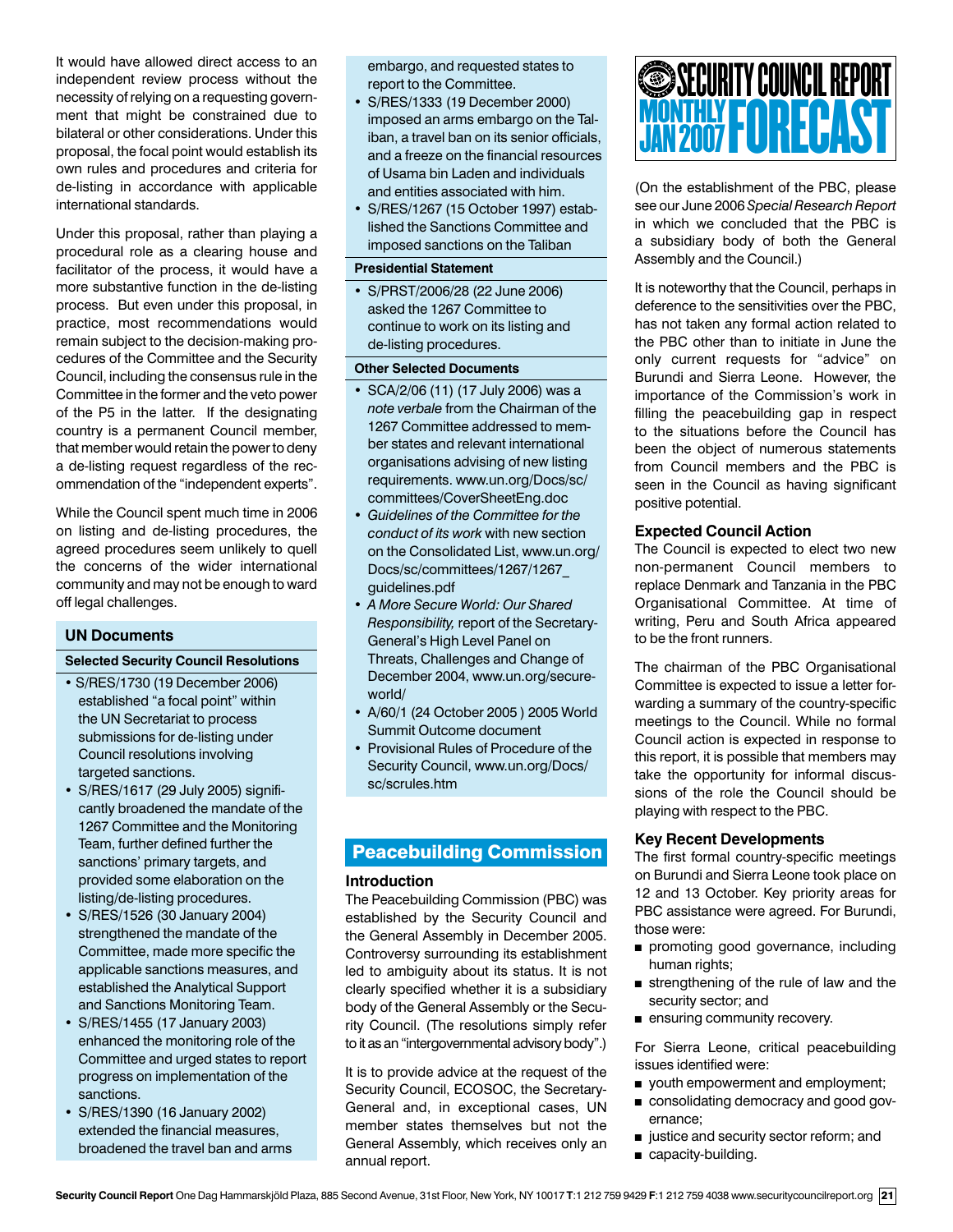The PBC invited both governments to develop further strategies with UN support and to report at the next meeting. Sierra Leone and Burundi were declared eligible to benefit from the Peacebuilding Fund.

In November the Peacebuilding Support Office (PBSO) sent a mission to Burundi and Sierra Leone to take stock of preparations and clarify the nature of the PBC's work, regarding, in particular, the misperception that the PBC's work would equate to a pledging conference. The PBSO briefed the Organisational Committee on 7 December.

The second round of country-specific meetings took place on 12 and 13 December, and was preceded by informal briefings with civil society organisations on 11 December. Key peacebuilding gaps raised by participants in the meetings on Burundi included:

- fighting corruption;
- $a$  assistance with security sector reform and the risks posed by the rebel *Forces nationales de libération* (FNL), refugee returns and the integration of former combatants;
- support for political dialogue;
- establishing transitional justice mechanisms;
- $\blacksquare$  human rights; and
- <sup>n</sup> budget shortfalls and donor coordination.

On Sierra Leone:

- expanding programmes on youth unemployment;
- strengthening democratic governance institutions and, in particular, increasing electoral assistance and gender mainstreaming;
- **n** building the justice sector, in particular transitional mechanisms;
- n enhancing public service delivery and building infrastructure; and
- donor coordination.

As follow-up, PBC members have requested that detailed work plans and corresponding calendars on peacebuilding activities be presented by the countries at the next meetings, expected for March 2007.

Some confusion seems to have marked the beginning of the PBC's country-specific activities. There was lack of clarity and preparation relating to the PBC's scope and organisation, including its relationship with the Peacebuilding Fund. Contrary to initial expectations, it was decided that the PBC would recommend Burundi's and Sierra Leone's eligibility for the Fund.

Uncertainty also surrounded the chairmanship of the Sierra Leone meetings, which was eventually resolved in favour of the Netherlands. By contrast, agreement on Norwegian chairmanship for the Burundi meetings was reached early in October. Members have made some progress in clarifying procedural issues including the participation of civil society groups and other institutional donors. A working group has been established to formulate recommendations on those issues, but to date no substantive progress has been made. (Both the European Commission and the Organisation of the Islamic Conference have made requests for participation.)

The Organisational Committee also addressed the issue of country participation in country-specific meetings. It agreed that outgoing countries can submit a request to continue participation in the country-specific meetings despite the end of their terms.

#### **PBC Elections**

Some of the 31 seats within the Organisational Committee will rotate in January, and others in June. The issue is complex since each membership category decided on its own rules for allocating the seats, with particular geographical emphasis within ECOSOC and the General Assembly. (Distribution of seats followed considerable controversy and concern with geographical imbalances arising from the early membership decisions from the Security Council and the top contributors. There was reluctance to set clear rules for geographical distribution.)

In accordance with resolution 1646, the Council is due to elect its non-permanent Organisational Committee members to replace Denmark and Tanzania. In December 2005 the Council decided that five of the seats would be conferred to permanent Council members.

Two ECOSOC seats in the Committee will rotate in January with the end of Poland and Belgium's membership of ECOSOC and thus of the PBC. They will be replaced by countries from the same geographical groups, namely one from the Western European and Other States Group (WEOG) and one from Eastern Europe. (A resolution regarding the geographical distribution of ECOSOC seats on the PBC was adopted in May 2006, but it left the geographical allocation of two seats for the subsequent elections to be determined.)

Two General Assembly seats—currently belonging to Jamaica and Croatia—will rotate in June. (The General Assembly seats were seen as a balancing category, and, as a result, those seats were assigned for one year starting in June 2006 in accordance with General Assembly resolution 60/261.)

Two members from the top ten financial contributors will be replaced by Canada and Sweden in June. (The understandings relating to the top financial contributors are not specified in the resolutions and are unclear. Three of them are permanent Council members, and thus have seats via resolution 1646. It seems that an understanding exists that the two seats would rotate among the remaining seven countries.)

Among the top military and police contributors, the distribution of seats will not be recalculated until June 2008. (It seems that this group decided among themselves that the five seats will be allocated to the top five contributors, to be revised in two years from June 2006 to reflect changes in ranking.)

The next PBC chairperson and vicechairpersons are expected to be elected in June.

### **Annual Report**

The annual report of the PBC is expected in the fall of 2007, to be debated during the 62nd session of the General Assembly. It seems that since the PBC did not start its regular activities until late 2006, it was decided to synchronise the beginning of the second PBC session with the start of the 62nd session of General Assembly.

#### **Key Issues**

The main issue for the PBC is whether it can rise to the challenge to make a difference on the ground in Burundi and Sierra Leone and add value to the existing international machinery. It remains to be seen whether it will be effective in identifying peacebuilding gaps and formulating practical strategies to address them.

A critical underlying issue is overcoming the bitter climate in which the establishment and membership of the PBC was negotiated. (Please see our June 2006 *Special Research Report.*) Some progress has been made, but there are lingering problems which now center on how best to move toward focusing on substantive issues, as opposed to continuing the dominant focus on procedural issues.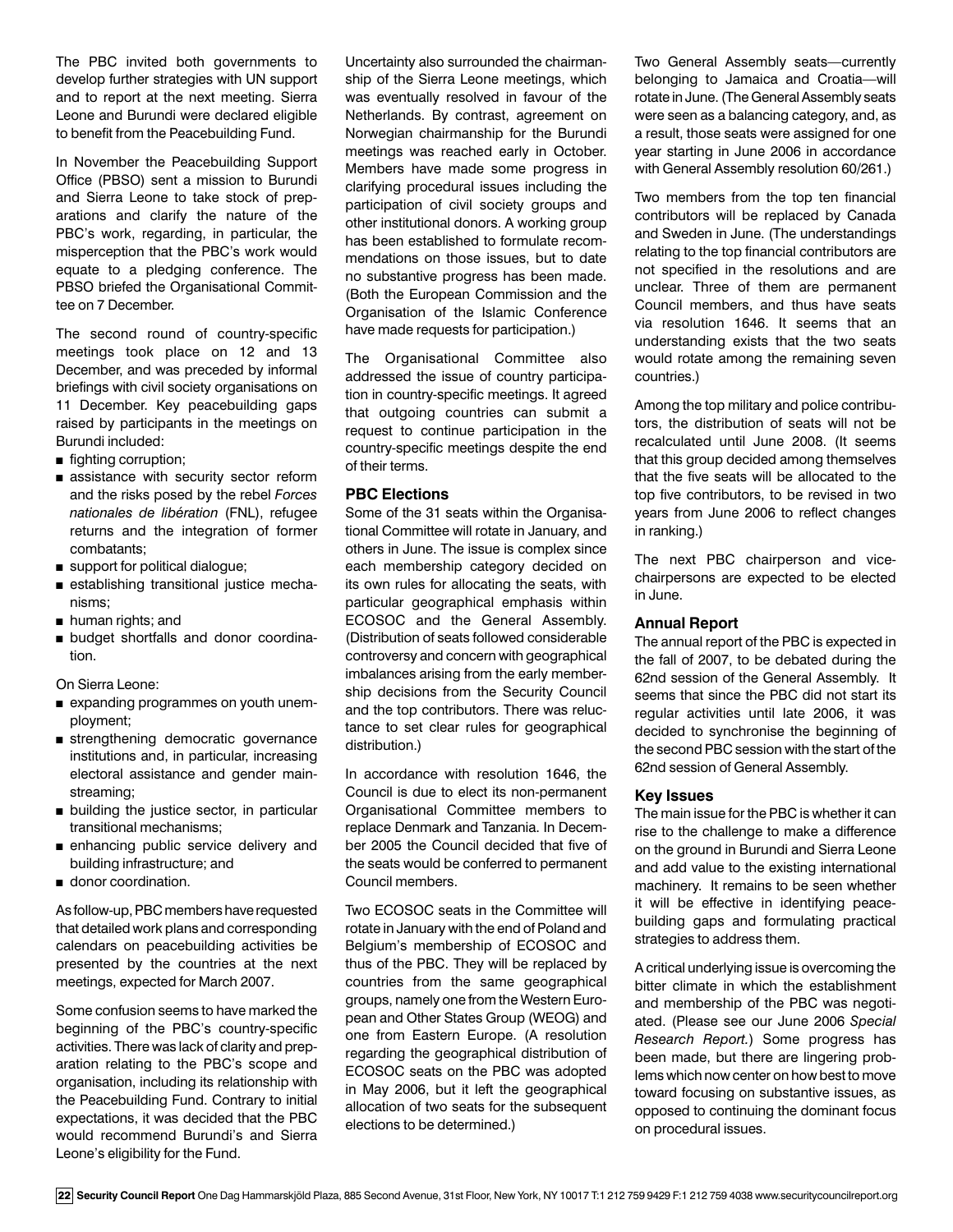There seem to be additional issues posed by the lack of resources within the PBSO for preparing for PBC meetings. Members are also aware of the varying degrees of resources, knowledge and preparedness across the PBC membership.

Procedural issues include:

- $\blacksquare$  the balance between formal and informal meetings;
- quidelines for civil society participation;
- n participation by institutional donors; and
- $\blacksquare$  refining rules of procedure.

### **Council Dynamics**

The Council has kept its distance from the work of the PBC, aware that some PBC members have a strong interest in demonstrating independence from the Council.

Accordingly, the Council has recently formally focused simply on the fact that its elected representatives on the PBC, Denmark and Tanzania, will finish their Council terms on 31 December. The Latin American countries have expressed strong interest in having one of the seats in order to address a perceived geographical imbalance in the PBC membership.

Nevertheless, since referring Burundi and Sierra Leone to the PBC in June 2006, the Council has had both countries on its agenda a number of times. It approved the establishment of the UN Integrated Office in Burundi (*Bureau intégré des Nations Unies au Burundi,* or BINUB) in resolution 1719. On Sierra Leone, the Council has periodically discussed the regular reports of the Secretary-General and is now poised to renew the mandate of the United Nations Integrated Office in Sierra Leone (UNIOSIL) for 12 months by 31 December. In these discussions, the Council seems to have been careful to avoid overlap with the PBC, particularly regarding more substantive discussion on the situation in both countries.

# **PBC Dynamics**

Most PBC members appear keen on concentrating on substantive areas. But there still seems to be a degree of suspicion among some members from developing and developed countries. As a result, dynamics have at times tended to focus on procedural issues.

Some members have expressed concern over the fact that both country-specific meetings are now chaired by donor countries.

There is also disagreement on civil society participation in the formal country-specific meetings, with some members preferring more informal, flexible participation as opposed to formal statements in public meetings.

# **UN Documents**

#### **Selected Security Council Resolutions**

- S/RES/1646 (20 December 2005) decided that the five permanent members and two elected members of the Council will have seats on the PBC's Organisational Committee.
- S/RES/1645—A/RES/60/180 (20 December 2005) created the PBC and the Peacebuilding Fund.

#### **Selected General Assembly Resolutions**

- A/RES/60/261 (8 May 2006) decided on General Assembly Organisational Committee seats.
- A/RES/60/1 (16 September 2005) was the 2005 World Summit Outcome

### **Selected Meeting Records**

- PBC/1/OC1 (23 June 2006) was the record of the Organisational Committee's first meeting.
- S/PV.5335 and GA/10439 (20 December 2005) were the records of the PBC's creation.

#### **Other Selected Documents**

- S/2006/25 (17 January 2006) communicated the Council's election of Denmark and Tanzania to the Organisational Committee.
- PBC/OC/1/2 (21 June 2006) was a Council letter referring Burundi and Sierra Leone to the PBC.
- E/2006/L.2/Rev.2 (12 April 2006) was the draft resolution adopted with the distribution of ECOSOC PBC seats

#### **Selected Secretary-General's Reports**

- S/2006/922 (28 November 2006) was the latest report on Sierra Leone.
- S/2006/838 (23 October 2006) was the latest report on Burundi.

#### **Historical Background**

*12-13 December 2006* The second round of country-specific meetings took place.

*12-13 October 2006* The first countryspecific meetings were held.

*19 July 2006* The first informal briefings on Burundi and Sierra Leone were held.

*23 June 2006* The PBC Organisational Committee held its first meeting.

For historical background, please see our 23 June 2006 *Special Research Report*.



# **Other Relevant Facts**

#### **PBC Organisational Committee Members (as of 20 December 2006)**

- Security Council: the P5 (China, France, Russia, UK and US), Denmark and Tanzania.
- From the top ten financial contributors: Germany, Italy, Japan, the Netherlands and Norway.
- From the top ten military and police contributors: Bangladesh, Ghana, India, Nigeria and Pakistan.
- ECOSOC: Angola, Belgium, Brazil, Guinea-Bissau, Indonesia, Poland and Sri Lanka.
- General Assembly: Burundi, Chile, Croatia, Egypt, El Salvador, Fiji and Jamaica

#### **Chairman of the PBC Organisational Committee**

Ambassador Ismael Gaspar Martins (Angola)

#### **PBSO Head**

Carolyn McAskie (Canada)

#### **PBSO Budget**

• US\$ 1.571 million